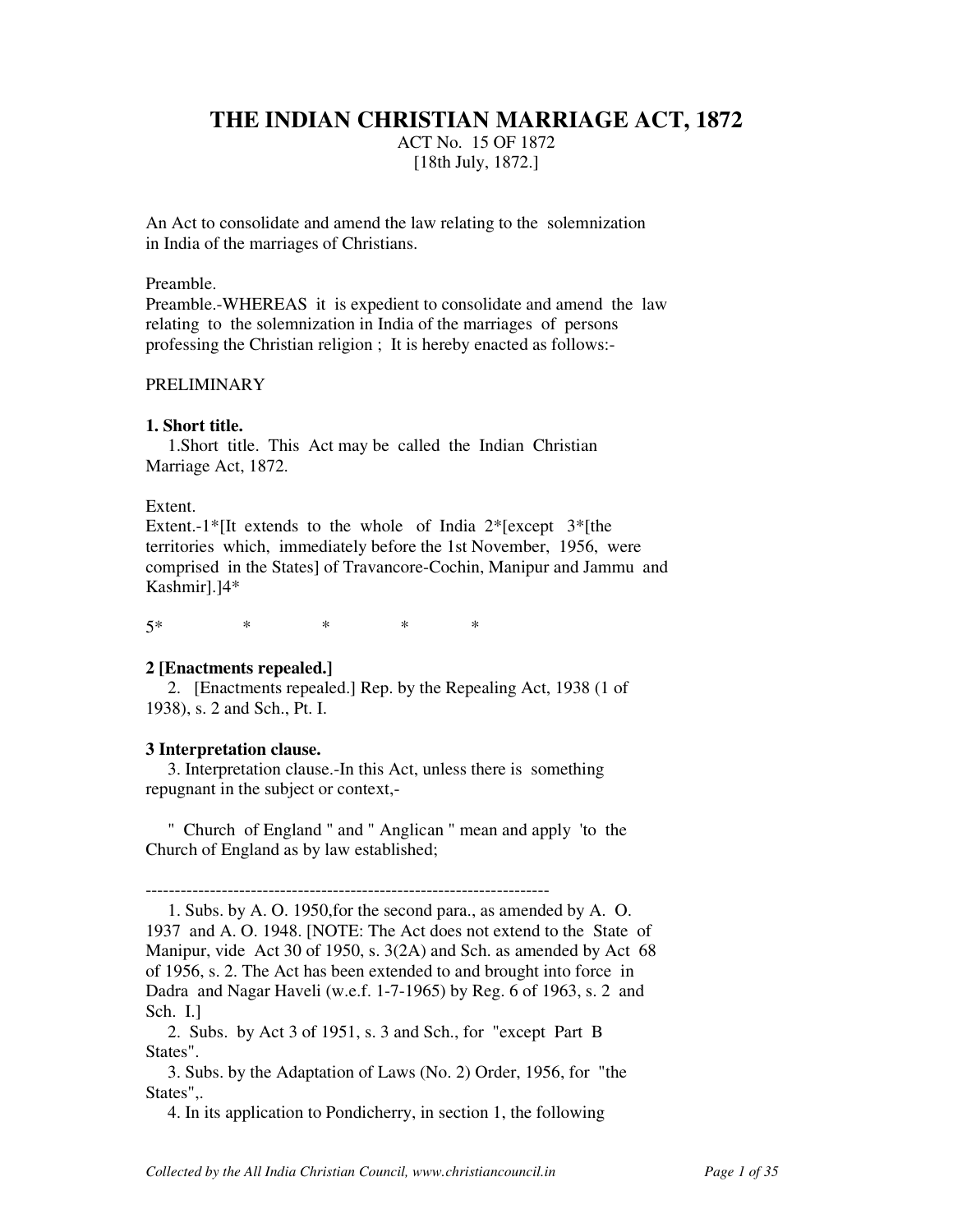shall be inserted at the end-

 Provided that nothing contained in this Act shall apply to the Renoncants of the Union territory of Pondicherry. "--(Vide Act 26 of 1968).

 5. The commencement cl. rep. by Act 16 of 1874, s. 1 and Sch., Pt. I.

"Church of Scotland" means the Church of Scotland as by law established ;

" Church of Rome" and "Roman Catholic" mean and apply to the Church which regards the Pope of Rome as its spiritual head;

" Church " includes any chapel or other building generally used for public Christian worship ;

1\*["India" means the 2\*[territories] to which this Act extends;]

"minor" means a person who has not completed the age of twenty-one years and who is not a widower or a widow;

3\* \* \* \* \* \* \*

the expression " Christians " means persons professing the Christian religion;

 4\*[and the expression "Indian Christians" includes the Christian descendants of natives of India converted to Christianity, as well as such converts;]

 5\*["Registrar General of Births, Deaths and Marriages" means a Registrar General of Births, Deaths and Marriages appointed under the Births, Deaths and Marriages Registration Act, 1886 (6 of 1886).]

PART I THE PERSONS BY WHOM MARRIAGES MAY BE SOLEMNIZED

### **4 Marriages to be solemnized according to Act.**

 4. Marriages to be solemnized according to Act.-Every marriage between persons, one or both of whom is 6\*[or are] a Christian or Christians, shall be solemnized in accordance with the provisions of the next following section; and any such marriage solemnized otherwise than in accordance with such provisions shall be void.

### **5 Persons by whom marriages may be solemnized.**

 5. Persons by whom marriages may be solemnized.-Marriages may be solemnized in 7\*[India]-

(1) by any person who has received episcopal ordination,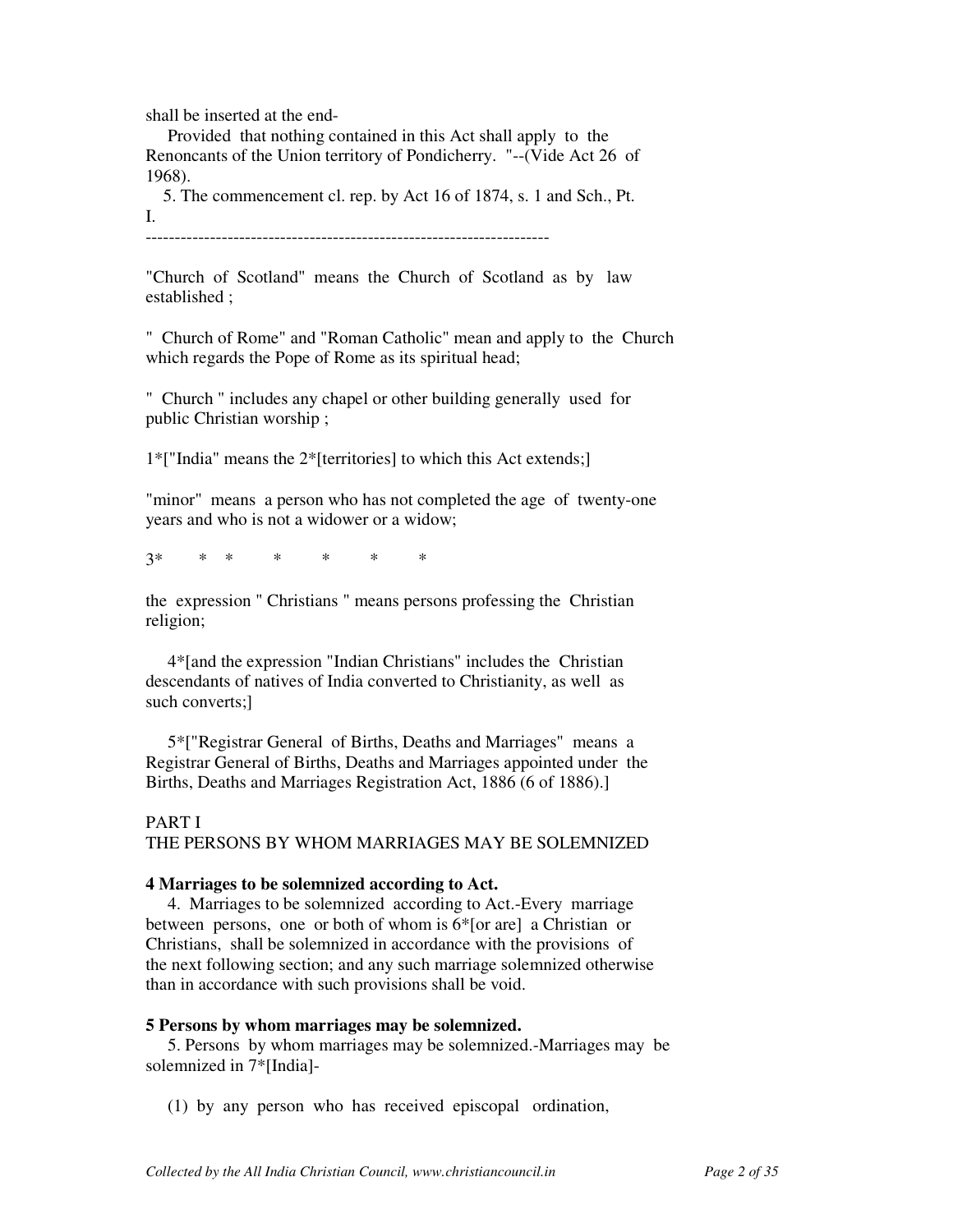provided that the marriage be solemnized according to the

---------------------------------------------------------------------

1 Ins. by Act 3 of 1951, s. 3 and Sch. 2 Subs. by the Adaptation of Laws (No. 2) Order, 1956, for "territory comprised in the States". 3 The definition of "Native State " rep. by the A. O. 1937. 4 Subs. by A. O. 1950, for the original definition. 5 Ins. by Act 6 of 1886, s. 30. 6 Ins. by Act 12 of 1891, s. 2 and Sch. II. 7 Subs. by Act 3 of 1951, S. 3 and Sch., for "Part A States and Part C States ".

--------------------------------------------------------------------

rules, rites, ceremonies and customs of the 'Church of which he is a Minister ;

(2) by any Clergyman of the Church of Scotland, provided that such marriage be solemnized according to the rules, rites, ceremonies and customs of the Church of Scotland ;

(3) by any Minister of Religion licensed under this Act to solemnize marriages;

(4) by, or in the presence of, a Marriage Registrar appointed under this Act;

(5) by any person licensed under this Act to grant certificates of marriage between 1\*[Indian] Christians.

## **6 Grant and revocation of licenses to solemnize marriages.**

 2\*[6.Grant and revocation of licenses to solemnize marriages.-The State Government, so far as regards the territories under its administration,  $3^* * *$  may, by notification in the Official Gazette  $4^*$ \* \*, grant licenses to Ministers of Religion to solemnize marriages within such territories  $5 * * *$  and may, by a like notification revoke such licenses.]

## **7 Marriage Registrars.**

 7. Marriage Registrars.-The State Government may appoint one or more Christians, either by name or as holding any office for the time being, to be the Marriage Registrar or Marriage Registrars for any district subject to its administration.

Senior Marriage Registrar.

 Senior Marriage Registrar.-Where there are more Marriage Registrars than one in any district, the State Government shall appoint one of them to be the Senior Marriage Registrar.

Magistrate when to be marriage Registrar.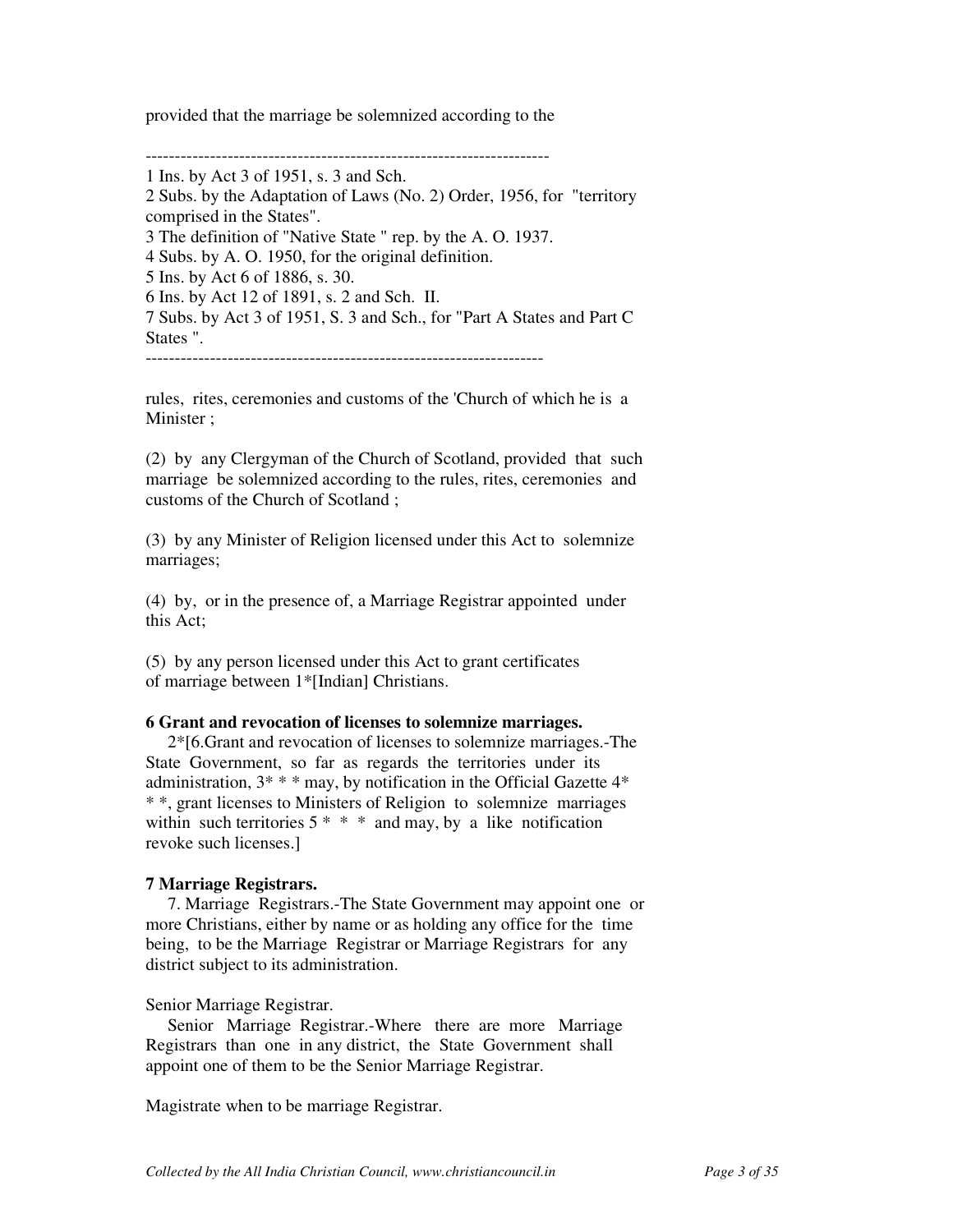Magistrate when to be marriage Registrar.-When there is only one Marriage Registrar in a district, and such Registrar is absent from such district, or ill, or when his office is temporarily vacant, the Magistrate of the district shall act as, and be, Marriage Registrar thereof during such absence, illness, or temporary vacancy.

### **8 Marriage Registrars in Indian States.**

8.[Marriage Registrars in Indian States.] Rep. by the A. O. 1950.

## **9 Licensing of persons to grant certificates of marriage between Indian Christians.**

 9.Licensing of persons to grant certificates of marriage between Indian Christians.-The State Government 6\* \* \* may grant a license to any Christian, either by name or as holding any office for the time being, authorizing him to grant certificates of marriage between 1\*[Indian] Christians.

---------------------------------------------------------------------

1 Subs. by the A. O. 1950, for "Native".

2 Subs. by Act 2 of 1891, s. 1, for the original s. 6.

 3 The words " and the Central Government, so far as regards any Indian State " as amended by the A. O. 1937, for the original words, were rep. by the A. O. 1950.

 4 The words "or in the Gazette of India, as the case may be" rep. by the A. O. 1937.

5 The words " and State, respectively," rep. by the A. O. 1950.

 6 The words "or (so far as regards any Indian State) the Central Government " as amended by the A. O. 1937 for the original words, rep. by the A. O. 1950.

---------------------------------------------------------------------

 Any such license may be revoked by the authority by which it was granted, and every such grant or revocation shall be notified in the Official Gazette.

### PART II

TIME AND PLACE AT WHICH MARRIAGES MAY BE SOLEMNIZED

### **10. Time for solemnizing marriage.**

 10.Time for solemnizing marriage.-Every marriage under this Act shall be solemnized between the hours of six in the morning and seven in the evening:

#### Exceptions.

Exceptions.-Provided that nothing in this section shall apply to-

 (1) a Clergyman of the Church of England solemnizing a marriage under a special license permitting him to do so at any hour other than between six in the morning and seven in the evening, under the hand and seal of the Anglican Bishop of the Diocese or his Commissary, or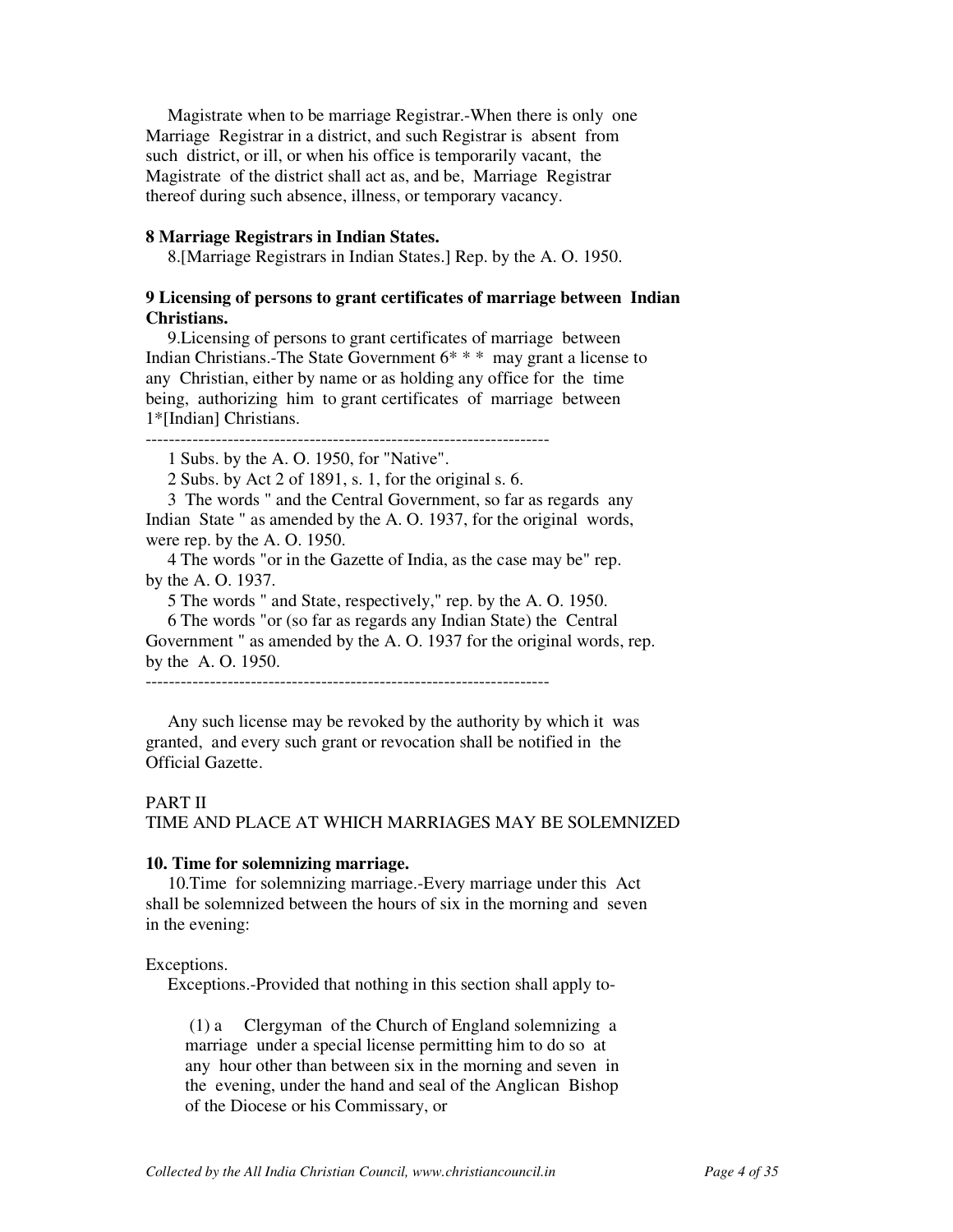(2) a Clergyman of the Church of Rome solemnizing a marriage between the hours of seven in the evening and six in the morning, when he has received a general or special license in that behalf from the Roman Catholic Bishop of the Diocese or Vicariate in which such marriage is so solemnized, or from such person as the same Bishop has authorized to grant such license, 1\*[or

 (3) a Clergyman of the Church of Scotland solemnizing a marriage according to the rules, rites, ceremonies and customs of the Church of Scotland.]

### **11. Place for solemnizing marriage.**

 11.Place for solemnizing marriage.-No Clergyman of the Church of England shall solemnize a marriage in any place other than a church 2\*[where worship is generally held according to the forms of the Church of England],

 unless there is no 2\*[such] church within five miles distance by the shortest road from such place, or

 unless he has received a special license authorizing him to do so under the hand and seal of the Anglican Bishop of the Diocese or his Commissary.

Fee for special license.

 Fee for special license. For such special license, the Registrar of the Diocese may charge such additional fee as the said Bishop from time to time authorizes.

1 Ins. by Act 2 of 1891, s. 2.

2 Ins. by s. 3, ibid. ----------------------------------------------------------------------

PART III

MARRIAGES SOLEMNIZED BY MINISTERS OF RELIGION LICENSED UNDER THIS ACT.

#### **12 Notice of intended marriage.**

 12. Notice of intended marriage.-Whenever a marriage is intended to be solemnized by a Minister of Religion licensed to solemnize marriages under this Act-

 one of the persons intending marriage shall give notice in writing, according to the form contained in the First Schedule hereto annexed, or to the like effect, to the Minister of Religion whom he or she desires to solemnize the marriage, and shall state therein-

(a) the name and surname, and the profession or condition,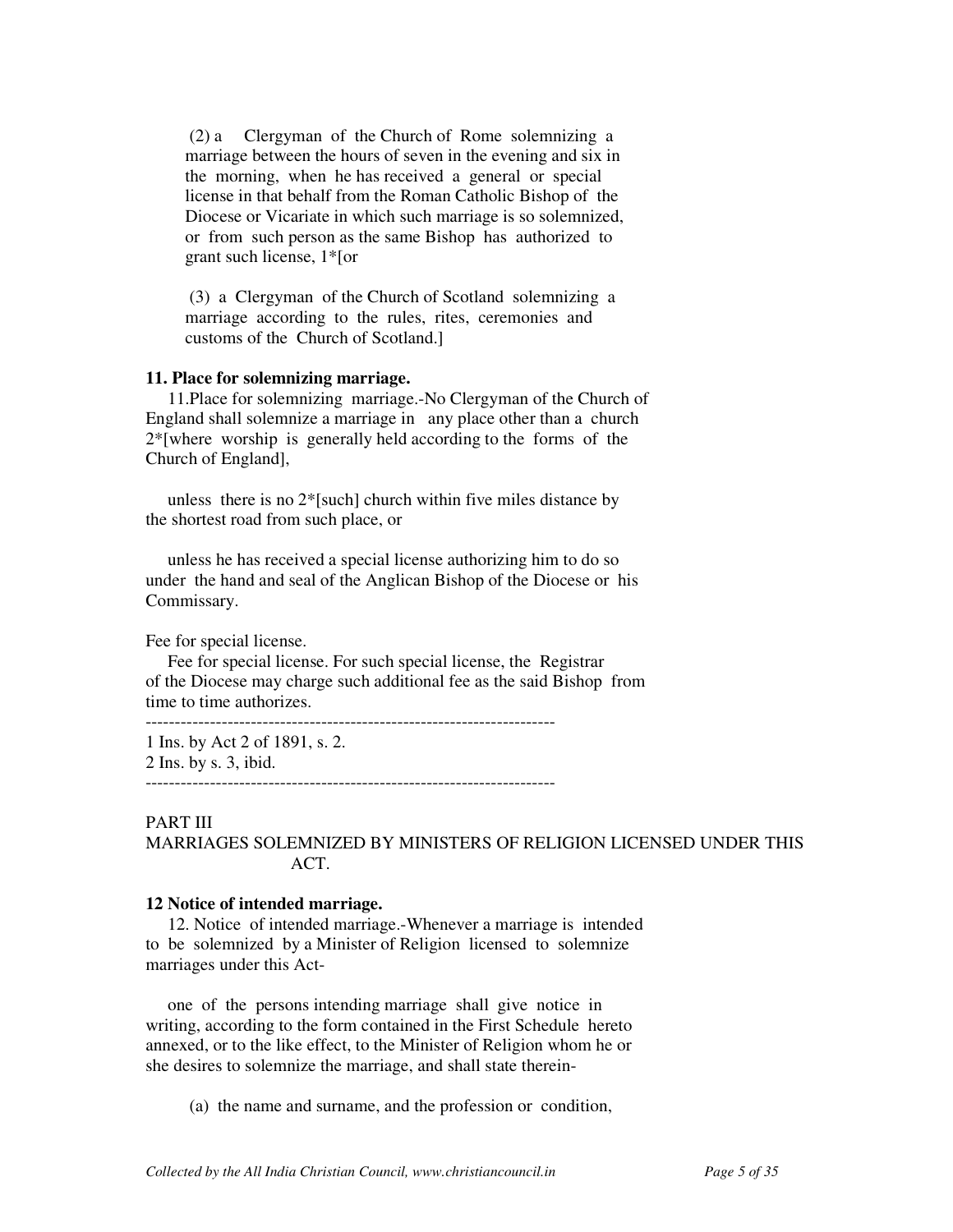of each of the persons intending marriage.

(b) the dwelling-place of each of them,

(c) the time during which each has dwelt there, and

 (d) the church or private dwelling in which the marriage is to be solemnized:

 Provided that, if either of such persons has dwelt in the place mentioned in the notice during more than one month, it may be stated therein that he or she has dwelt there one month and upwards.

#### **13 Publication of such notice.**

 13.Publication of such notice.-If the persons intending marriage desire it to be solemnized in a particular church, and if the Minister of Religion to whom such notice has been delivered be entitled to officiate therein, he shall cause the notice to be affixed in some conspicuous part of such church.

Return or transfer of notice.

 Return or transfer of notice.-But if he is not entitled to officiate as a Minister in such church, he shall, at his option, either return the notice, to the person who delivered it to him, or deliver it to some other Minister entitled to officiate therein, who shall thereupon cause the notice to be affixed as aforesaid.

#### **14 Notice of intended marriage in private dwelling.**

 14.Notice of intended marriage in private dwelling.-If it be intended that the marriage shall be solemnized in a private dwelling, the Minister of Religion, on receiving the notice prescribed in section 12, shall forward it to the Marriage Registrar of the district, who shall affix the same to some conspicuous place in his own office.

## **15 Sending copy of notice to Marriage Registrar when one party is a minor.**

 15.Sending copy of notice ot Marriage Registrar when one party is a minor.-When one of the persons intending marriage is a minor, every Minister receiving such notice shall, unless within twenty-four hours after its receipt he returns the same under the provisions of section 13, send by the post or otherwise a copy of such notice to the Marriage Registrar of the district, or, if there be more than one Registrar of such district, to the Senior Marriage Registrar.

### **16 Procedure on receipt of notice.**

 16. Procedure on receipt of notice.-The Marriage Registrar or Senior Marriage Registrar, as the case may be, on receiving any such notice, shall affix it to some conspicuous place in his own office, and the latter shall further cause a copy of the said notice to be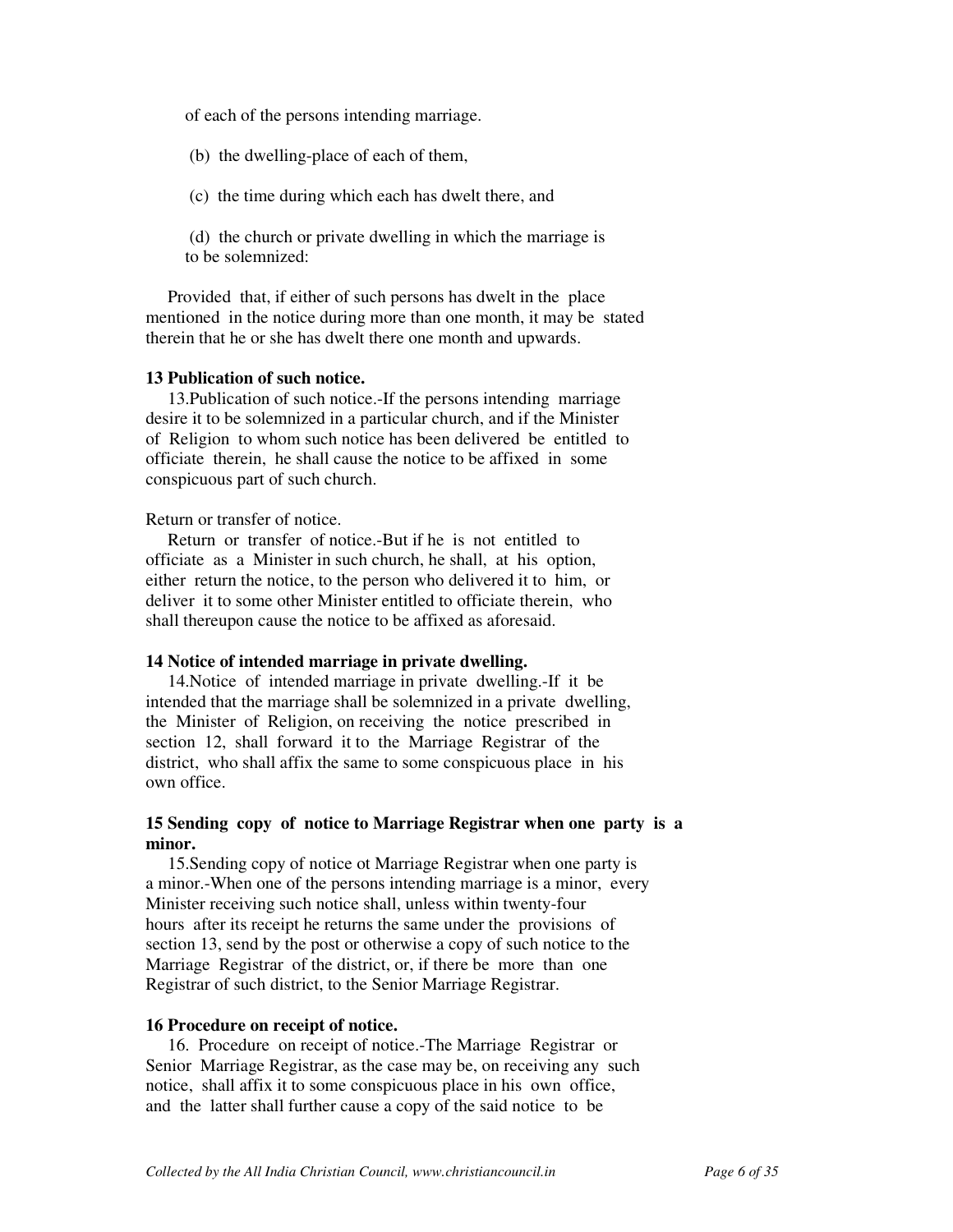sent to each of the other Marriage Registrars in the same district, who shall likewise publish the same in the manner above directed.

### **17 Issue of certificate of notice given and declaration made.**

 17.Issue of certificate of notice given and declaration made.-Any Minister of Religion consenting or intending to solemnize any such marriage as aforesaid, shall, on being required so to do by or on behalf of the person by whom the notice was given, and upon one of the persons intending marriage making the declaration hereinafter required, issue under his hand a certificate of such notice having been given and of such declaration having been made:

### Proviso.

Proviso. Provided-

 (1) that no such certificate shall be issued until the expiration of four days after the date of the receipt of the notice by such Minister;

 (2) that no lawful impediment be shown to his satisfaction why such certificate should not issue ; and

 (3) that the issue of such certificate has not been forbidden, in manner hereinafter mentioned, by any person authorized in that behalf.

### **18 Declaration before issue of certificate.**

 18. Declaration before issue of certificate.-The certificate mentioned in section 17 shall not be issued until one of the persons intending marriage has appeared personally before the Minister and made a solemn declaration-

 (a) that he or she believes that there is not any impediment of kindred or affinity, or other lawful hindrance, to the said marriage, and, when either or both of the parties is or are a minor or minors,

 (b) that the consent or consents required by law has cr have been obtained thereto, or that there is no person re sident in India having authority to give such consent, as the case may be.

### **19 Consent of father, or guardian, or mother.**

 19. Consent of father, or guardian, or mother.-The father, if living, of any minor, or, if the father be dead. the guardian of the person of such minor, and, in case there be no such guardian, then the mother of such minor, may give consent to the minor's marriage,

 and such consent is hereby required for the same marriage, unless no person authorized to give such consent be resident in India.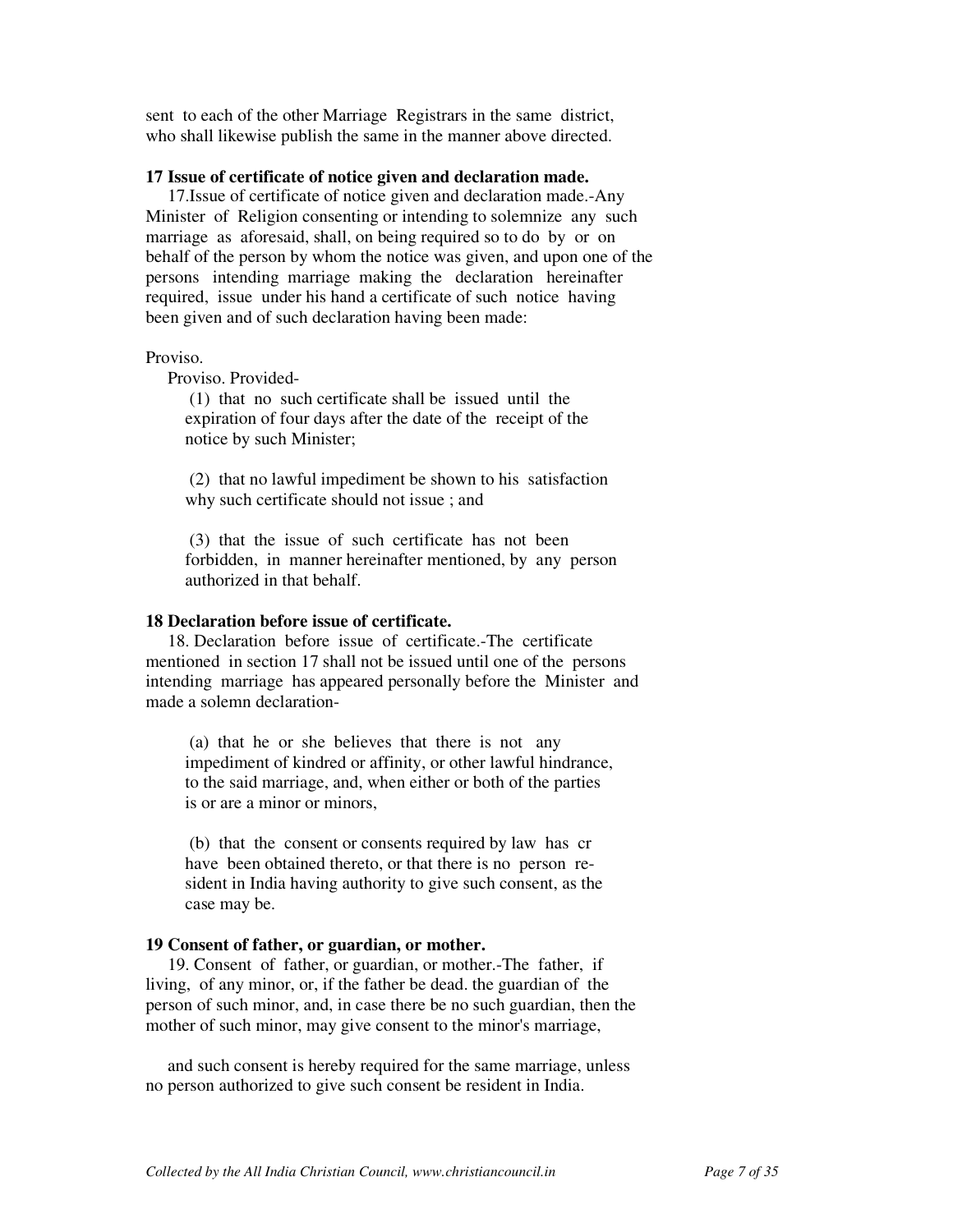### **20. Power to prohibit by notice issue of certificate.**

 20. Power to prohibit by notice issue of certificate.-Every person whose consent to a marriage is required under section 19, is hereby authorized to prohibit the issue of the certificate by any Minister, at any time before the issue of the same, by notice in writing to such Minister, subscribed by the person, so authorized with his or her name and place of abode and position with respect to either of the persons intending marriage, by reason of which he or she is so authorized as aforesaid.

#### **21. Procedure on receipt of notice.**

 21. Procedure on receipt of notice.-If any such notice be received by such Minister, he shall not issue his certificate and shall not solemnize the said marriage until he has examined into the matter of the said prohibition, and is satisfied that the person prohibiting the marriage has no lawful authority for such prohibition,

or until the said notice is withdrawn by the person who gave it.

### **22. Issue of certificate in case of minority.**

 22. Issue of certificate in case of minority.-When either of the persons intending marriage is a minor, and the Minister is not satisfied that the consent of the person whose consent to such marriage is required by section 19 has been obtained, such Minister shall not issue such certificate until the expiration of fourteen days after the receipt by him of the notice of marriage.

#### **23. Issue of certificates to Indian Christians.**

 23. Issue of certificates to Indian Christians.-When any 1\*[Indian] Christian about to be married takes a notice of marriage to a Minister of Religion, or applies for a certificate from such Minister under section 17, such Minister shall, before

---------------------------------------------------------------------

1. Subs. by the A. O. 1950, for " Native".

issuing the certificate, ascertain whether such 1\*[Indian] Christian is cognizant of the purport and effect of the said notice or certificate, as the case may be, and, if not, shall translate or cause to be translated the notice or certificate to such 1\*[Indian] Christian into some language which he understands.

### **24. Form of certificate.**

 24. Form of certificate.-The certificate to be issued by such Minister shall be in the form contained in the Second Schedule hereto annexed, or to the like effect.

#### **25. Solemnization of marriage.**

 25. Solemnization of marriage.-After the issue of the certificate by the Minister, marriage may be solemnized between the persons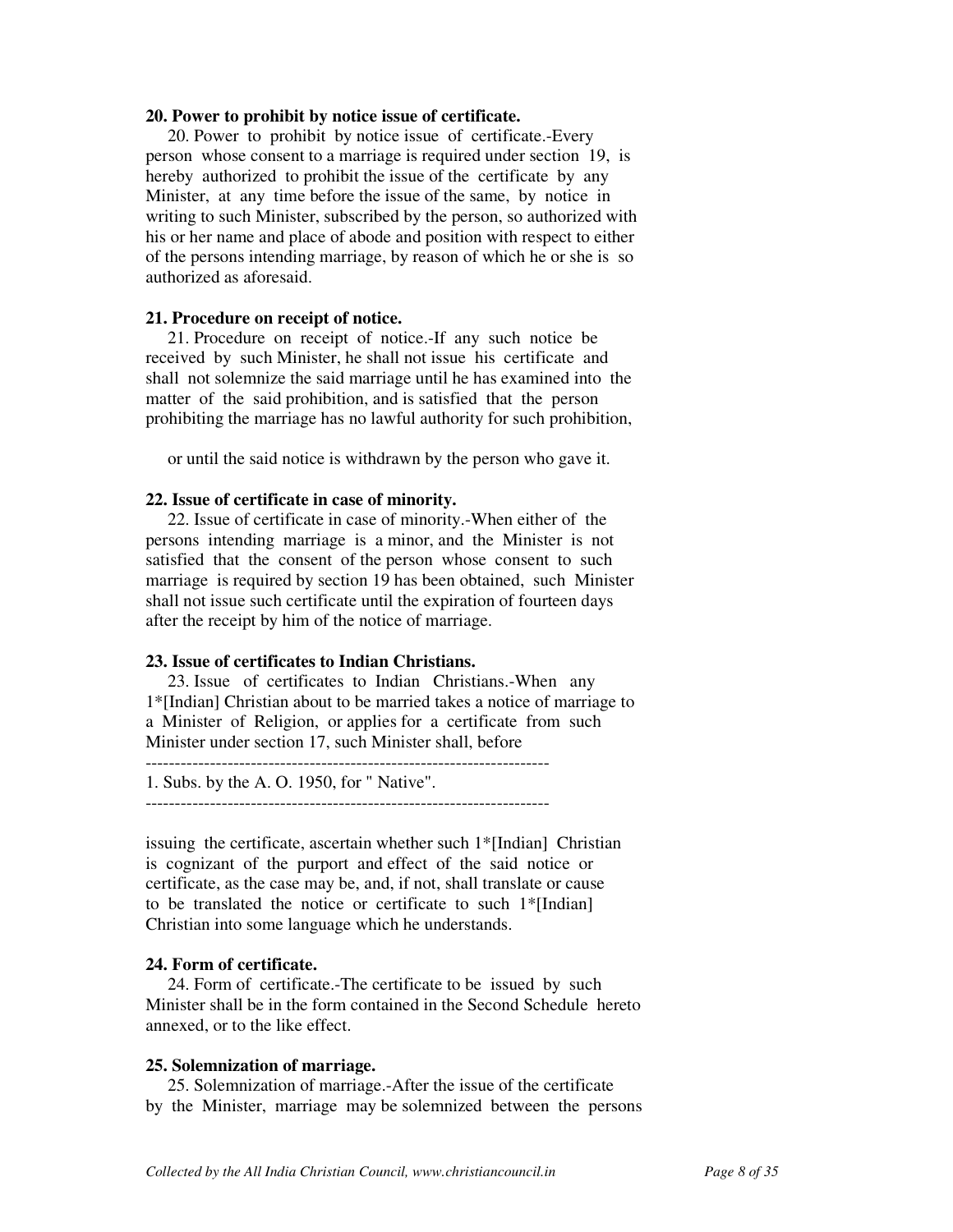therein described according to such form or ceremony as the Minister thinks fit to adopt:

 Provided that the marriage be solemnized in the presence of at least two witnesses besides the Minister.

### **26. Certificate void if marriage not solemnized within two months.**

 26. Certificate void if marriage not solemnized within two months.-Whenever a marriage is not solemnized within two months after the date of the certificate issued by such Minister as aforesaid, such certificate and all proceedings (if any) thereon shall be void,

 and no person shall proceed to solemnize the said marriage until new notice has been given and a certificate thereof issued in manner aforesaid.

### PART IV REGISTRATION OF MARRIAGES SOLEMNIZED BY MINISTERS OF RELIGION

### **27. Marriages when to be registered.**

 27. Marriages when to be registered.-All marriages hereafter solemnized in 2\*[India] between persons one or both of whom professes or profess the Christian religion, except marriages solemnized under Part V or Part VI of this Act, shall be registered 3<sup>\*</sup> in manner hereinafter prescribed.

## **28. Registration of marriages solemnized by Clergymen of Church of England**

 28.Registration of marriages solemnized by Clergymen of Church of England.-Every Clergyman of. the Church of England shall keep a register of marriages and shall register therein, according to the

---------------------------------------------------------------------

1. Subs. by the A. O. 1950, for " Native". 2. Subs. by Act 3 of 1951, s., 3 and Sch., for "a Part A State or a Part C State". 3. As to the establishment of general registry offices of births. deaths and marriages, see the Births, Deaths and Marriages Registration Act, 1886 (6 of 1886), Ch. II. --------------------------------------------------------------------

tabular form set forth in the Third Schedule hereto annexed, every marriage which he solemnizes under this Act.

### **29. Quarterly returns to Archdeaconry.**

 29. Quarterly returns to Archdeaconry.-Every Clergyman of the Church of England shall send four times in every year returns in duplicate, authenticated by his signature, of the entries in the register of marriages solemnized at any place where he has any spiritual charge, to the Registrar of the Archdeaconry to which he is subject, or within the limits of 'Which such place is situate.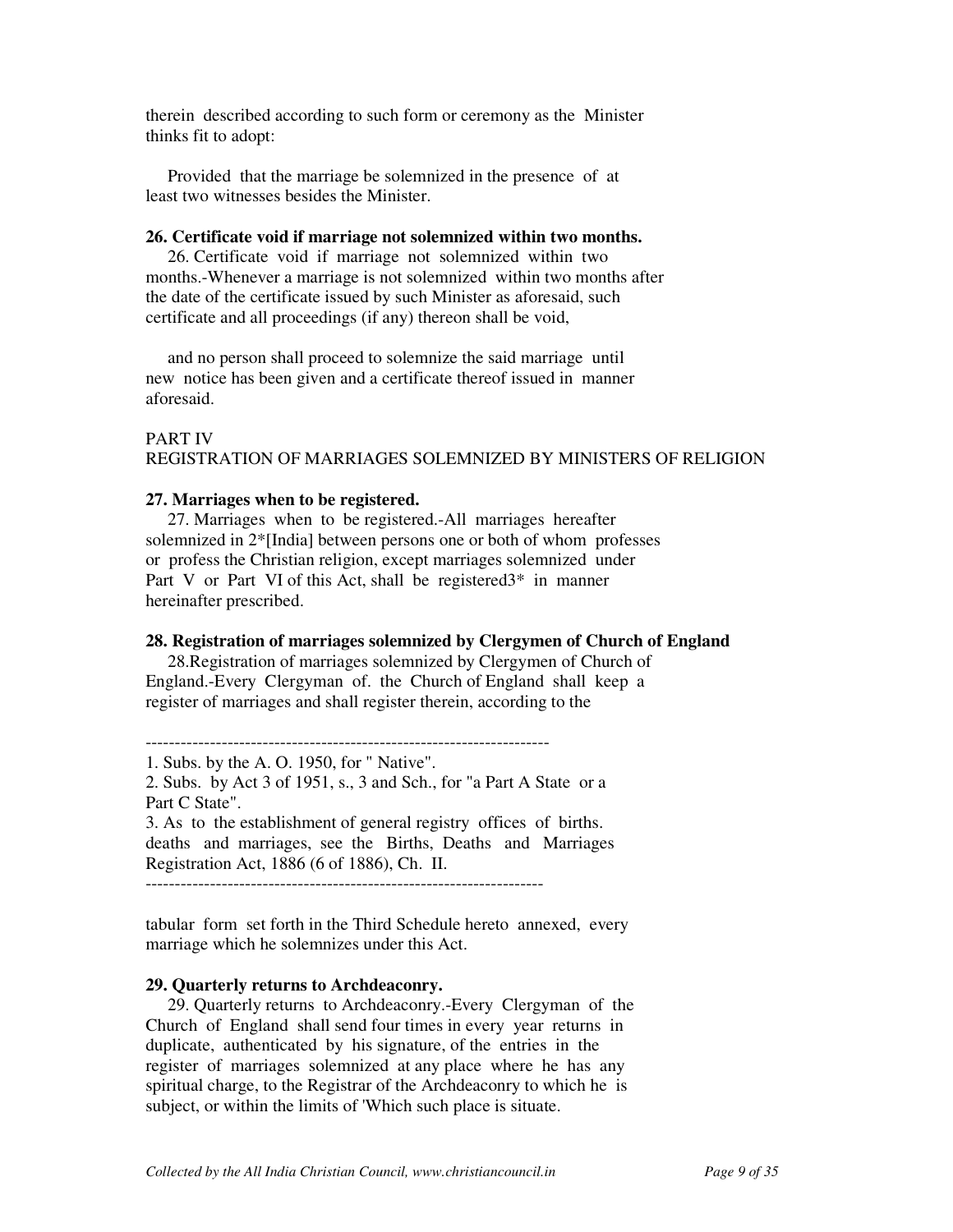### Contents of returns

 Contents of returns.-Such quarterly returns shall contain all the entries of marriages contained in the said register from the first day of January to the thirty-first day of March, from the first day of April to the thirtieth day of June, from the first day of July to the thirtieth day of September, and from the first day of October to the thirty-first day of December, of each year, respectively, and shall be sent by such Clergyman within two weeks from the expiration of each of the quarters above specified.

 The said Registrar upon receiving the said returns shall send one copy thereof to the 1\*[Registrar General of Births, Deaths and Marriages].

## **30. Registration and returns of marriages solemnized by Clergymen of Church of Rome.**

 30. Registration and returns of marriages solemnized by Clergymen of Church of Rome.-Every marriage solemnized by a Clergyman of the Church of Rome shall be registered by the person and according to the form directed in that behalf by the Roman Catholic Bishop of the Diocese or Vicariate in which such marriage is solemnized,

 and such person shall forward quarterly to the 1[Registrar General of Births, Deaths and Marriages] returns of the entries of all marriages registered by him during the three months next preceding.

## **31. Registration and returns of marriages solemnized by Clergymen of church of Scotland.**

 31. Registration and returns of marriages solemnized by Clergymen of church of Scotland.-Every Clergyman of the Church of Scotland shall keep a register of marriages,

 and shall register therein, according to the tabular form set forth in the Third Schedule hereto annexed, every marriage which he solemnizes under this Act,

 and shall forward quarterly to the 1\*[Registrar General of Births, Deaths and Marriages], through the Senior Chaplain of the Church

--------------------------------------------------------------------- 1 Subs. by Act 6 of 1886, s. 30(b), for "Secretary to the L. G.".

of Scotland, returns, similar to those prescribed in section 29, of all such marriages.

### **32. Certain marriages to be registered in duplicate.**  32. Certain marriages to be registered in duplicate.-Every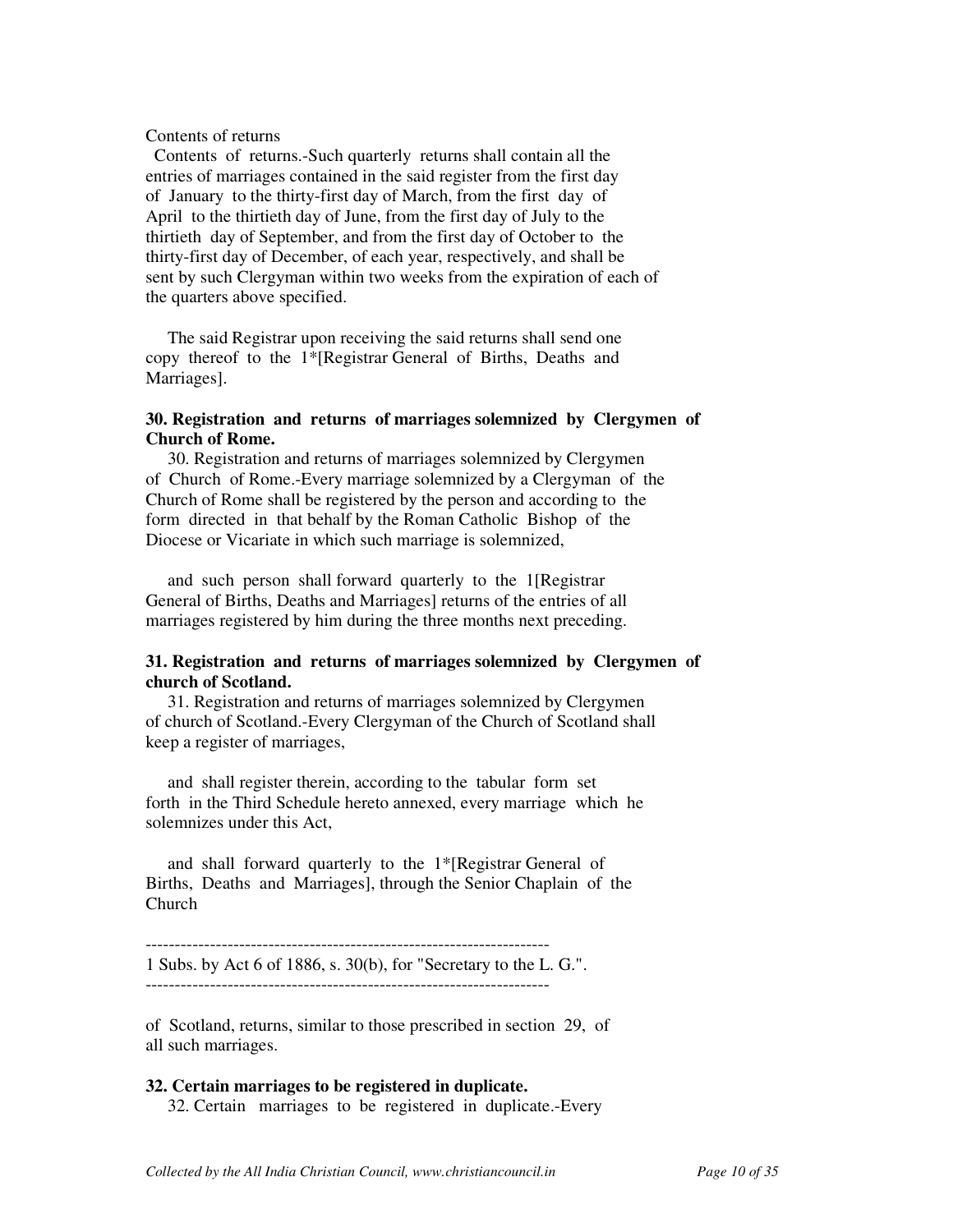marriage solemnized by any person who has received episcopal ordination, but who is not a Clergyman of the Church of England, or of the Church of Rome, or by any Minister of Religion licensed under this Act to solemnize marriages, shall immediately after the solemnization thereof, be registered in duplicate by the person solemnizing the same ; (that is to say) in a marriage-register book to be kept by him for that purpose, according to the form contained in the Fourth Schedule hereto annexed, and also in a certificate attached to the marriageregister-book as a counterfoil.

#### **33. Entries of such marriages to be signed and attested.**

 33.Entries of such marriages to be signed and attested.-The entry of such marriage in both the certificate and marriage-register-book shall be signed by the person solemnizing the marriage, and also by the persons married, and shall be attested by two credible witnesses, other than the person solemnizing the marriage, present at its solemnization.

 Every such entry shall be made in order from the beginning to the end of the book, and the number of the certificate shall correspond with that of the entry in the marriage-register-book.

## **34. Certificate to be forwarded to Marriagess Registrar, copid and sent to Register General.**

 34.Certificate to be forwarded to Marriagess Registrar, copied and sent to Registar General.-The person solemnizing the marriage shall forthwith separate the certificate from the marriage-register-book and send it, within one month from the time of the solemnization, to the Marriage Registrar of the district in which the marriage was solemnized, or, if there be more Marriage Registrars than one, to the Senior Marriage Registrar,

 who shall cause such certificate to be copied into a book to be kept by him for that purpose,

 and shall send all the certificates which he has received during the month, with such number and signature or initials added thereto as are hereinafter required, to the 1\*[Registrar General of Births, Deaths and Marriages].

#### **35. Copies of certificates to be entered and numbered.**

 35. Copies of certificates to be entered and numbered.-Such copies shall be entered in order from the beginning to the end of the said book, and shall bear both the number of the certificate as copied, and also a number to be entered by the Marriage

--------------------------------------------------------------------

1 Subs. by Act 6 of 1886, s. 30(b), for " Secretary to the L, G.". --------------------------------------------------------------------

*Collected by the All India Christian Council, www.christiancouncil.in Page 11 of 35*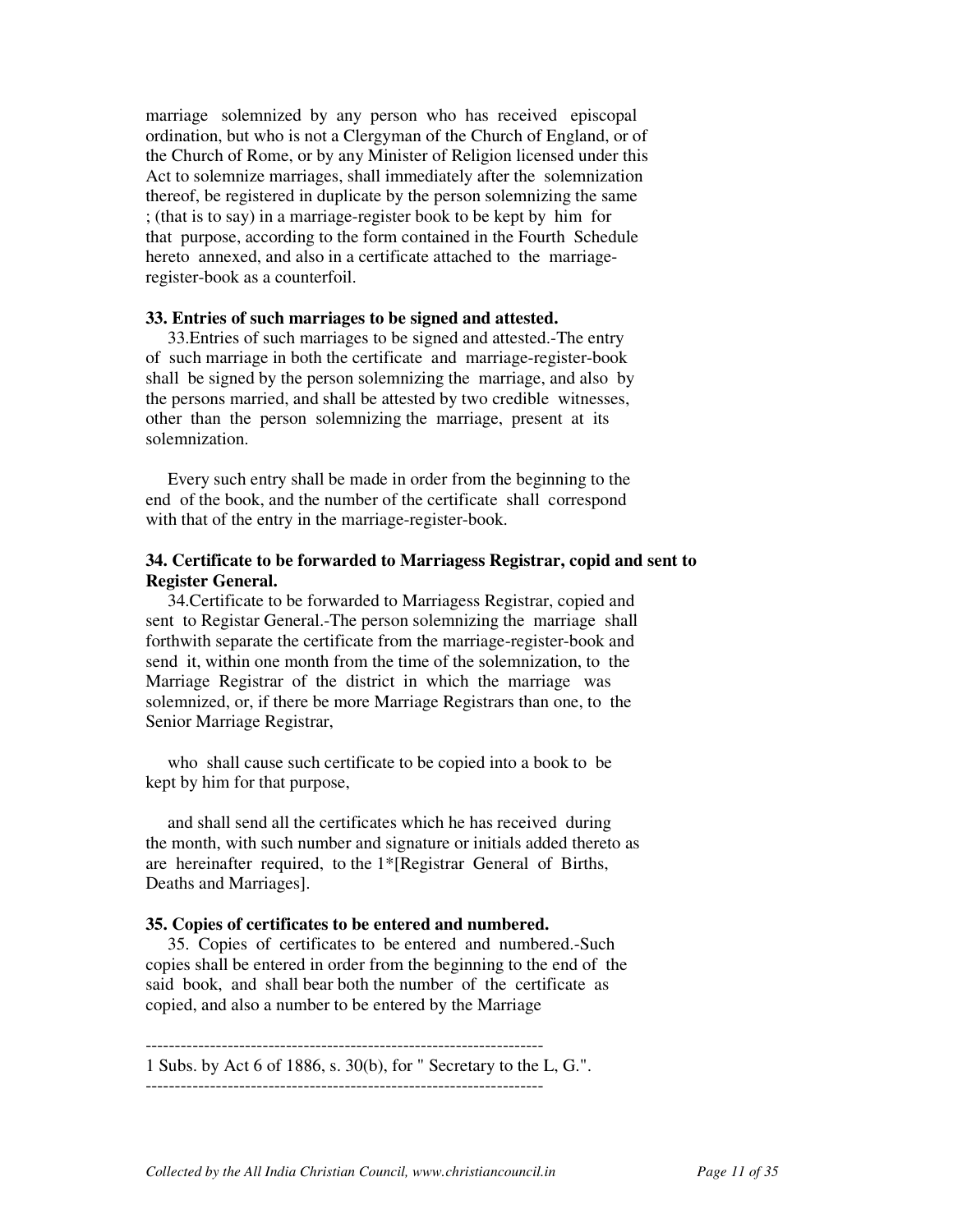Registrar, indicating the number of the entry of the said copy in the said book, according to the order in which he receives each certificate.

## **36. Registrar to add number of entry to certificate, and sent to Registrar General.**

 36.Registrar to add number of entry to certificate, and sent to Registrar General.-The Marriage Registrar shall also add such lastmentioned number of the entry of the copy in the book to the certificate, with his signature or initials, and shall, at the end of every month, send the same to the 1\*[Registrar General of Births, Deaths and Marriages].

## **37. Registration of marriages between Indian Christians, by persons referred to in clauses (1), (2) and (3) of section 5.**

 37. Registration of marriages between Indian Christians, by persons referred to in clauses  $(1)$ ,  $(2)$  and  $(3)$  of section 5.-When any marriage between 1\*[Indian] Christians is solemnized 3\*[by any such person, Clergyman or Minister of Religion as is referred to in clause (1), clause (2) or clause (3) of section 5],the person solemnizing the same shall, instead of proceeding in the manner provided by sections 28 to 36, both inclusive, register the marriage in a separate register-book, and shall keep it safely until it is filled, or, if he leave the district in which he solemnized the marriage before the said book is filled, shall make over the same to the person succeeding to his duties in the said district.

 Custody and disposal of register book.-Whoever has the control of the book at the time when it is filled, shall send it to the Marriage Registrar of the district, or, if there be more Marriage Registrars than one, to the Senior Marriage Registrar, who shall send it to the 1\*[Registrar General of Births, Deaths and Marriages,] to be kept by him with the records of his office,

## PART V

## MARRIAGES SOLEMNIZED BY, OR IN THE PRESENCE OF, A MARRIAGE REGISTRAR

### **38. Notice of intended marriage before Marriage Registrar.**

 38. Notice of intended marriage before Marriage Registrar.-When a marriage is intended to be solemnized by, or in the presence of, a Marriage Registrar, one of the parties to such marriage shall give notice in writing, in the form contained in the First Schedule hereto annexed, or to the like effect, to any Marriage Registrar of the district within which the parties have dwelt,

 or, if the parties dwell in different districts, shall give the like notice to a Marriage Registrar of each district,

--------------------------------------------------------------------- 1 Subs. by Act 6 of 1886, s. 30(b), for " Secretary to the L. G."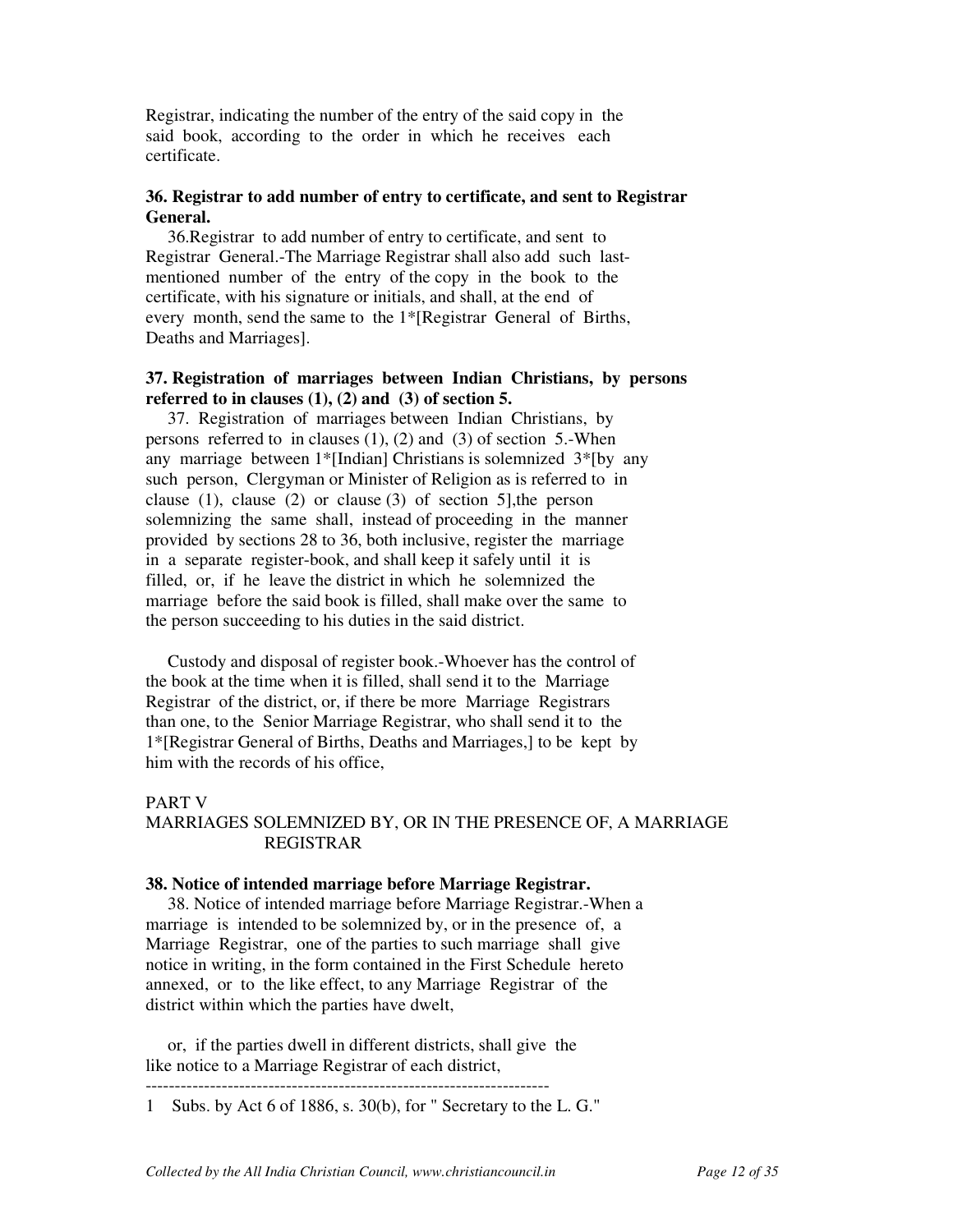- 2 Subs. by the A. O. 1950, for "Native".
- 3 Subs. by Act 18 of 1928, s. 2 and Sch. I, for " under Part I or Part III of this Act".

 and shall state therein the name and surname, and the profession or condition, of each of the parties intending marriage, the dwellingplace of each of them, the time during which each has dwelt therein, and the place at which the marriage is to be solemnized:

 Provided that, if either party has dwelt in the place stated in the notice for more than one month, it may be stated therein that he or she has dwelt there one month and upwards.

#### **39. Publication of notice.**

 39.Publication of notice.-Every Marriage Registrar shall, on receiving any such notice, cause a copy thereof to be affixed in some conspicuous place in his office.

 When one of the parties intending marriage is a minor, every Marriage Registrar shall, within twenty-four hours after the receipt by him of the notice of such marriage, send, by post or otherwise, a copy of, such notice to each of the other Marriage Registrars (if any) in the same district, who shall likewise affix the copy in some conspicuous place in his own office.

## **40. Notice to be filed and copy entered in Marriage Notice Book.**

 40. Notice to be filed and copy entered in Marriage Notice Book.- The Marriage Registrar shall file all such notices and keep them with the records of his office,

and shall also forthwith enter a true copy of all such notices in a book to be furnished to him for that purpose by the State Government, and to be called the "Marriage Notice Book".

and the Marriage Notice Book shall be open at all reasonable times, without fee, to all persons desirous of inspecting the same.

### **41. Certificate of notice given and oath made.**

 41.Certificate of notice given and oath made.-If the party by whom the notice was given requests the Marriage Registrar to issue the certificate next hereinafter mentioned, and if one of the parties intending marriage has made oath as hereinafter required, the Marriage Registrar shall issue under his hand a certificate of such notice having been given and of such oath having been made:

### Proviso.-Provided-

 that no lawful impediment be shown to his satisfaction why such certificate should not issue;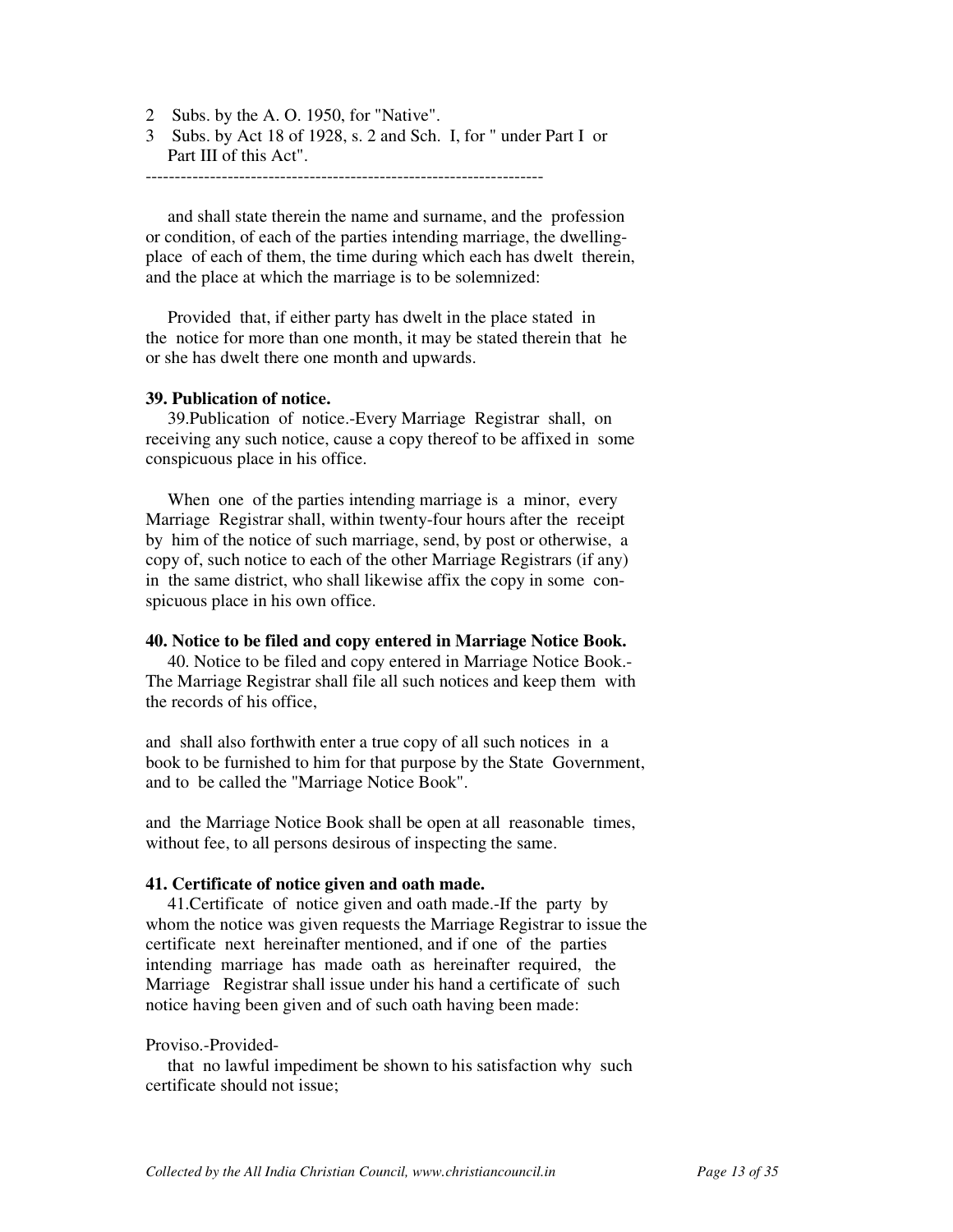that the issue of such certificate has not been forbidden, in manner hereinafter mentioned, by any person authorized in that behalf by this Act ;

 that four days after the receipt of the notice have expired;and further,

 that where, by such oath, it appears that one of the parties intending marriage is a minor, fourteen days after the entry of such notice have expired.

## **42. Oath before issue of certificate.**

 42.Oath before issue of certificate.-The certificate mentioned in section 41 shall not be issued by any Marriage Registrar, until one of the parties intending marriage appears personally before such Marriage Registrar, and makes oath1\*-

 (a) that he or she believes that there is not any impediment of kindred or affinity, or other lawful hindrance, to the said marriage, and

 (b) that both the parties have, or (where they have dwelt in the districts of different Marriage Registrars) that the party making such oath has, had their, his or her usual place of abode within the district of such Marriage Registrar,

and, where either or each of the parties is a minor,

 (c) that the consent or consents to such marriage required by law has or have been obtained thereto, or that there is no person resident in India authorized to give such consent, as the case may be.

### **43. Petition to High Court to order certificate in less than fourteen days**

 43.Petition to High Court to order certificate in less than fourteen days.-When one of the parties intending marriage is a minor, and both such parties are at the time resident in any of the towns of Calcutta, Madras and Bombay, and are desirous of being married in less than fourteen days after the entry of such notice as aforesaid, theymay apply by petition to a Judge of the High Court, for an order upon the Marriage Registrar to whom the notice of marriage has been given, directing him to issue his certificate before the expiration of the said fourteen days' required by section 41.

 Order on petition.-And on sufficient cause being shown, the said Judge may, in his discretion, make an order upon such Marriage Registrar, directing him to issue his certificate at any time to be mentioned in the said order before the expiration of the fourteen days so required.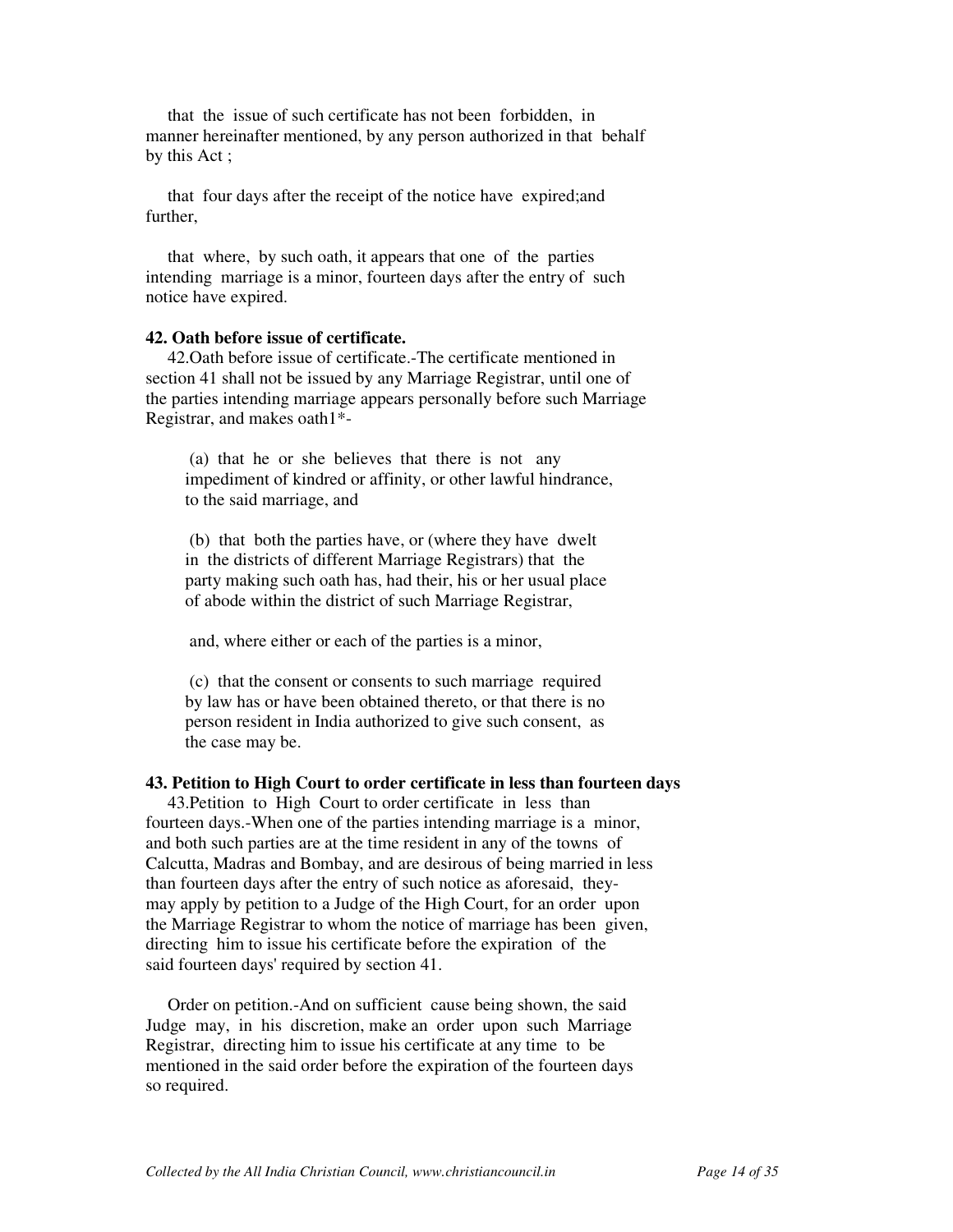And the said Marriage Registrar, on receipt of the said order, shall issue his certificate in accordance therewith.

---------------------------------------------------------------------

1 As to the meaning of "oath", see the General Clauses Act, 1897 (10 of 1897), s. 3(37) and s. 4,

---------------------------------------------------------------------

### **44. Consent of father or guardian.**

 44.Consent of father or guardian.-The provisions of section 19 apply to every marriage under this Part, either of the parties to which is a minor :

 Protest against issue of certificate.-and any person whose consent to such marriage would be required thereunder may enter a protest against the issue of the Marriage Registrar's certificate, by writing, at any time before the issue of such certificate, the word "forbidden" opposite to the entry of the notice of such intended marriage in the Marriage Notice Book, and by subscribing thereto his or her name and place of abode, and his or her position with respect to either of the parties, by reason of which he or she is so authorized

 Effect of protest.-When such protest has been entered, no certificate shall issue until the Marriage Registrar has examined into the matter of the protest, and is satisfied that it ought not to obstruct the issue of the certificate for the said marriage, or until the protest be withdrawn by the person who entered it.

## **45. Petition where person whose consent is necessary is insahe, or unjustly withholds consent.**

 45.Petition where person whose consent is necessary is insahe, or unjustly withholds consent.-If any person whose consent is necessary to any marriage under this Part is of unsound mind,

 or if any such person (other than the father) without just cause withholds his consent to the marriage,

 the parties intending marriage may apply by petition, where the person whose consent is necessary is resident within any of the towns of Calcutta, Madras and Bombay, to a Judge of the High Court, or if he is not resident within any of the said towns, then to the District Judge:

 Procedure on petition.-And the said Judge of the High Court, or District Judge, as the case may be, may examine the allegations of the petition in a summary way;

 and, if upon examination such marriage appears proper such Judge of the High Court or District Judge, as the case may be, shall declare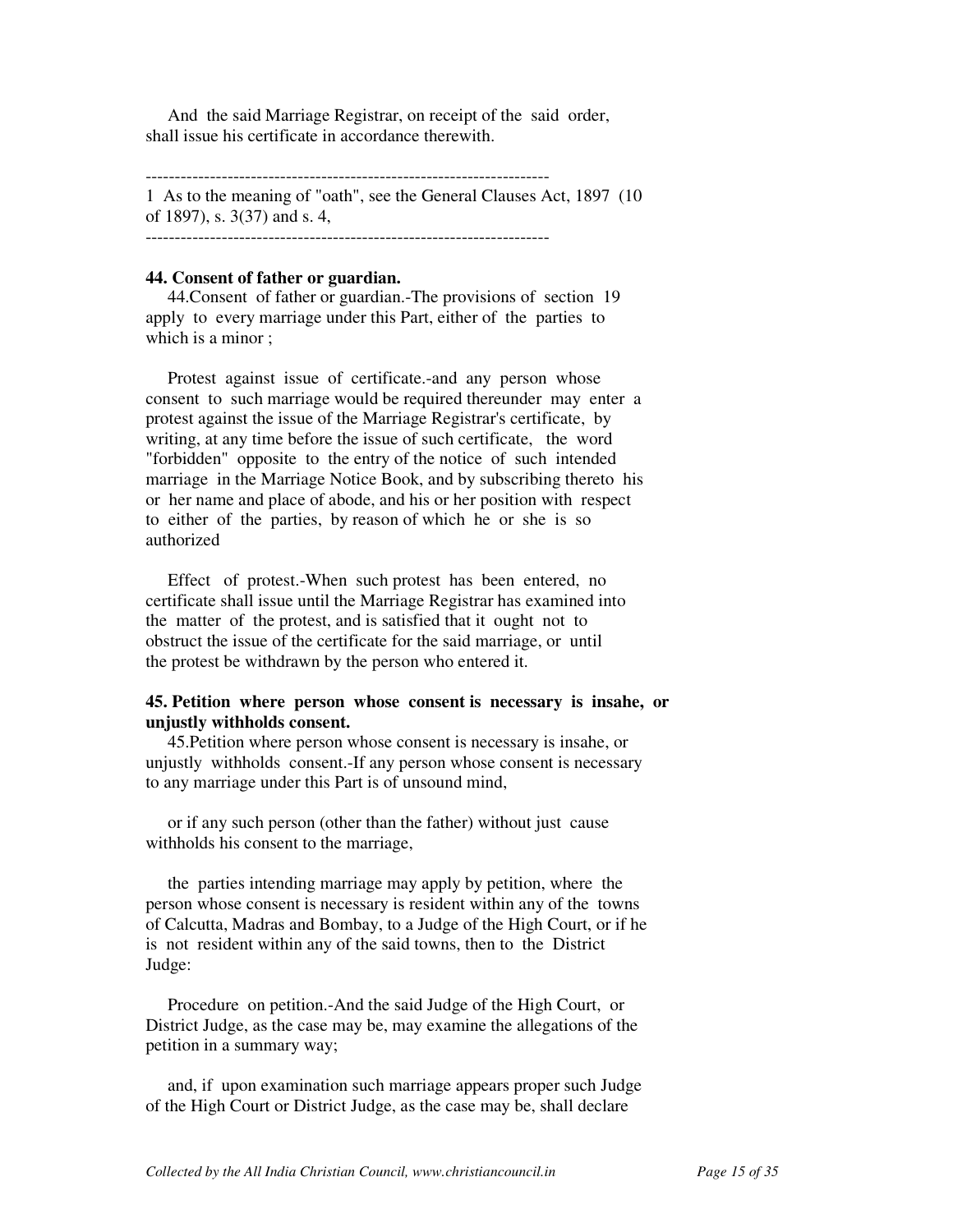the marriage to be a proper marriage.

 Such declaration shall be as effectual as if the person whose consent was needed had consented to the marriage;

 and, if he has forbidden the issue of the Marriage Registrar's certificate, such certificate shall be issued and the like proceedings may be had under this Part in relation to the marriage as if the issue of such certificate had not been forbidden,

### **46. Petition when Marriage Registrar refuses certificate.**

 46.Petition when Marriage Registrar refuses certificate.-Whenever a Marriage Registrar refuses to issue a certificate under this Part, either of the parties intending marriage may apply by petition, where the district of such Registrar is within any of the towns of Calcutta, Madras and Bombay, to a Judge of the High Court, or if such district is not within any of the said towns, then to the District Judge.

 Procedure on petition.-The said Judge of the High Court, or District Judge, as the case may be, may examine the allegations of the petition in a summary way, and shall decide thereon.

 The decision of such Judge of the High Court or District Judge, as the case may be, shall be final, and the Marriage Registrar to whom the application for the issue of a certificate was originally made shall proceed in accordance therewith.

## **47. [Petition when Marriage Registrar in Indian State refuses certificate.]**

 47. [Petition when Marriage Registrar in Indian State refuses certificate.] Rep. by the A. O. 1950.

### **48. Petition when Registrar doubts authority of person for bidding.**

 48.Petition when Registrar doubts authority of person for bidding.-Whenever a Marriage Registrar, acting under the provisions of section 44, is not satisfied that the person forbidding the issue of the certificate is authorized by law so to do, the said Marriage Registrar shall apply by petition, where his district is within any of the towns of Calcutta, Madras and Bombay, to a Judge of the High Court, or if such district be not within any of the said towns, then to the District Judge.

 Procedure on petition.-The said petition shall state all the circumstances of the case, and pray for the order and direction of the Court concerning the same,

 and the said Judge of the High Court or District Judge, as the case may be, shall examine into the allegations of the petition and the circumstances of the case,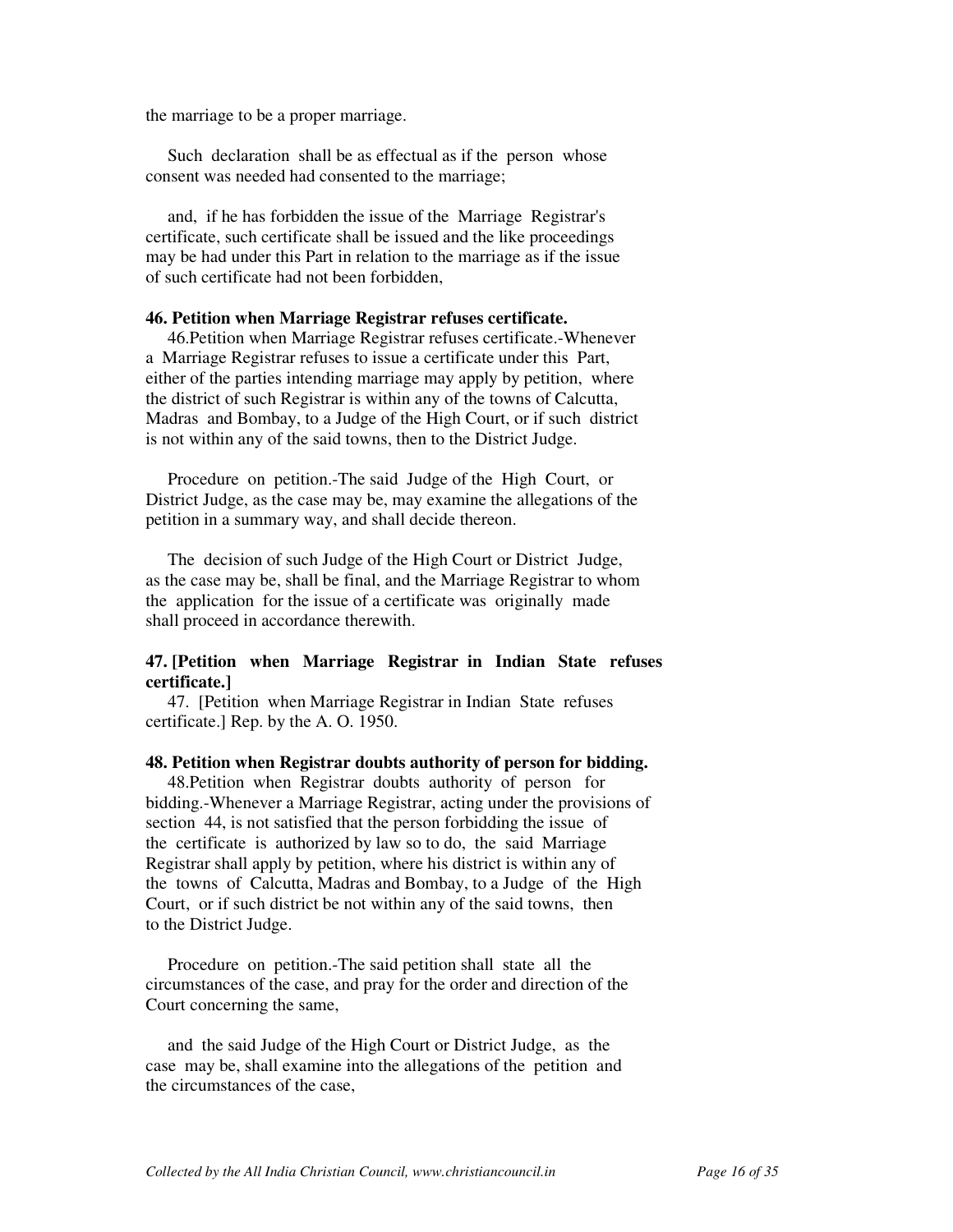and if, upon such examination, it appears, that the person forbidding the issue of such certificate is not authorized by law so to do, such Judge of the High Court or District Judge, as the case may be, shall declare that the person forbidding the issue of such certificate is not authorized as aforesaid.

 and thereupon such certificate shall be issued, and the like proceedings may be had in relation to such marriage as if the issue had not been forbidden.

1\* \* \* \* \*

--------------------------------------------------------------------- 1 The last three paragraphs rep. by the A. O. 1950. ---------------------------------------------------------------------

## **49. Liability for frivolous protest against issue of certificate.**

 49.Liability for frivolous protest against issue of certificate.- Every person entering a protest with the Marriage Registrar, under this Part, against the issue of any certificate, on grounds which such Marriage Registrar, under section 44, or a Judge of the High Court or the District Judge, under section 45 or 46, declares to be frivolous and such as ought not to obstruct the issue of the certificate, shall be liable for the costs of all proceedings in relation thereto and for damages, to be recovered by suit by the person against whose marriage such protest was entered.

## **50. Form of certificate.**

 50. Form of certificate.-The certificate to be issued by the Marriage Registrar under the provisions of section 41 shall be in the form contained in the Second Schedule to this Act annexed or to the like effect,

 and the State Government shall furnish to every Marriage Registrar a sufficient number of forms of certificate.

## **51. Solemnization of marriage after issue of certificate.**

 51.Solemnization of marriage after issue of certificate.-After the issue of the certificate of the Marriage Registrar, or, where notice is required to be given under this Act to the Marriage Registrars for different districts, after the issue of the certificates of the Marriage Registrars for such districts,

 marriage may, if there be no lawful impediment to the marriage of the parties described in such certificate or certificates, be solemnized between them, according to such form and ceremony as they think fit to adopt.

 But every such marriage shall be solemnized in the presence of some Marriage Registrar (to whom shall be delivered such certificate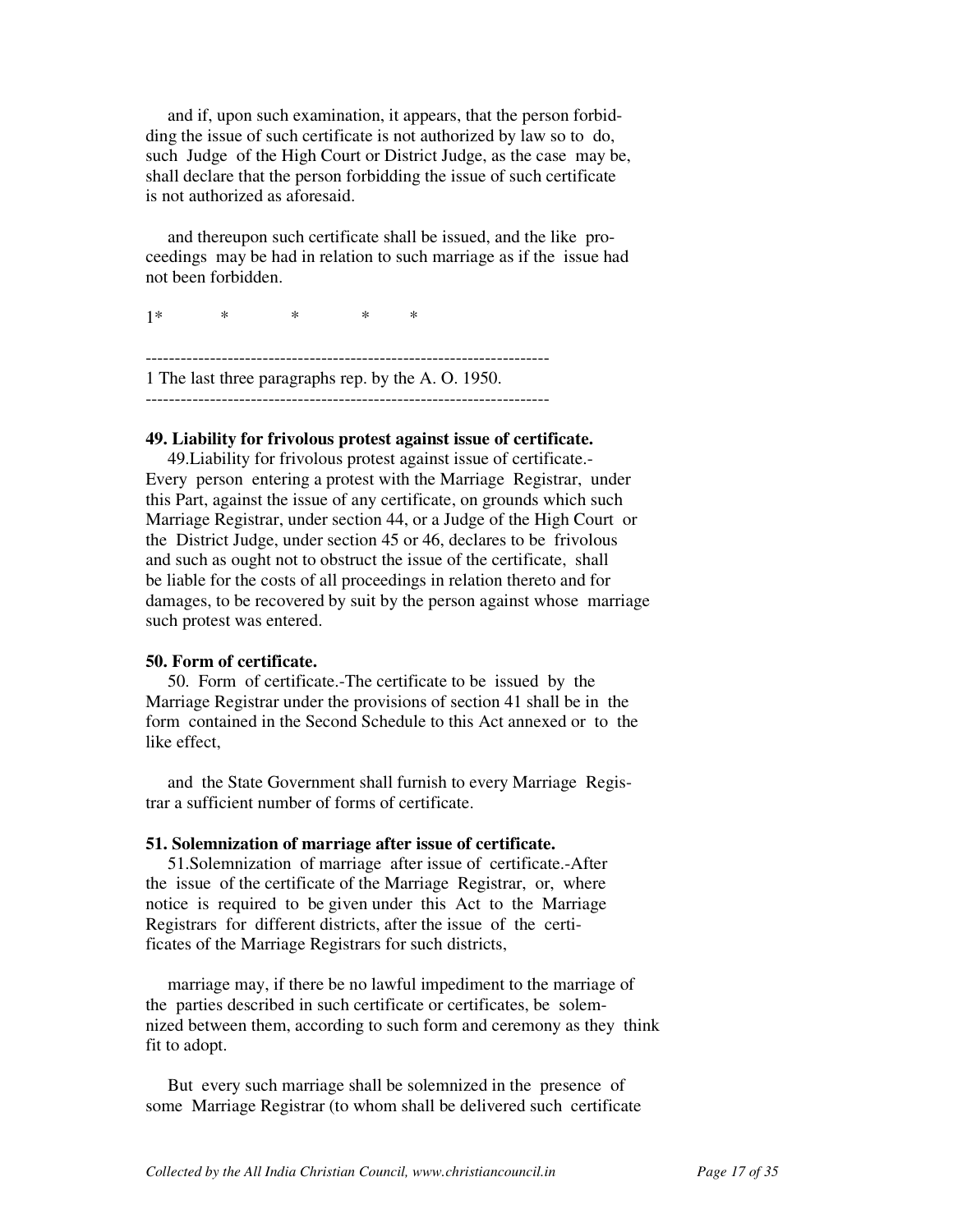or certificates as aforesaid), and of two or more credible witnesses besides the Marriage Registrar.

 And in some part of the ceremony each of the parties shall declare as follows, or to the like effect :-

 "I do solemnly declare that I know not of any lawful impediment why I, A. B., may not be joined in matrimony to C. D. "

 And each of the parties shall say to the other as follows or to the like effect

 "I call upon these persons here present to witness that I, A. B., do take thee, C. D., to be my lawful wedded wife [or husband]."

## **52. When marriage not had within two months after notice, new notice required.**

 52.When marriage not had within two months after notice, new notice notice required.-Whenever a marriage is not solemnized within two months after the copy of the notice has been entered by the Marriage Registrar, as required by section 40, the notice and the certificate, if any, issued thereupon, and all other proceedings thereupon, shall be void;

 and no person shall proceed to solemnize the marriage, nor shall any Marriage Registrar enter the same, until new notice has been given, and entry made, and certificate thereof given, at the time and in the manner aforesaid.

### **53. Marriage Registrar may ask for particulars to be registered.**

 53. Marriage Registrar may ask for particulars to be registered.- A Marriage Registrar before whom any marriage is solemnized under this Part may ask of the persons to be married the several particulars required to be registered touching such marriage.

### **54. Registration of marriages solemnized under part V.**

 54.Registration of marriages solemnized under part V.-After the solemnization of any marriage under this Part, the Marriage Registrar present at such solemnization shall forthwith register the marriage in duplicate; that is to say, in a marriage-register-book, according to the form of the Fourth Schedule hereto annexed, and also in a certificate attached to the marriage-register-book as a counterfoil.

 The entry of such marriage in both the certificate and the marriage-register-book shall be signed by the person by or before whom the marriage has been solemnized, if there be any such person, and by the Marriage Registrar present at such marriage, whether or not it is solemnized by him, and also by the parties married, and attested by two credible witnesses other than the Marriage Registrar and person solemnizing the marriage.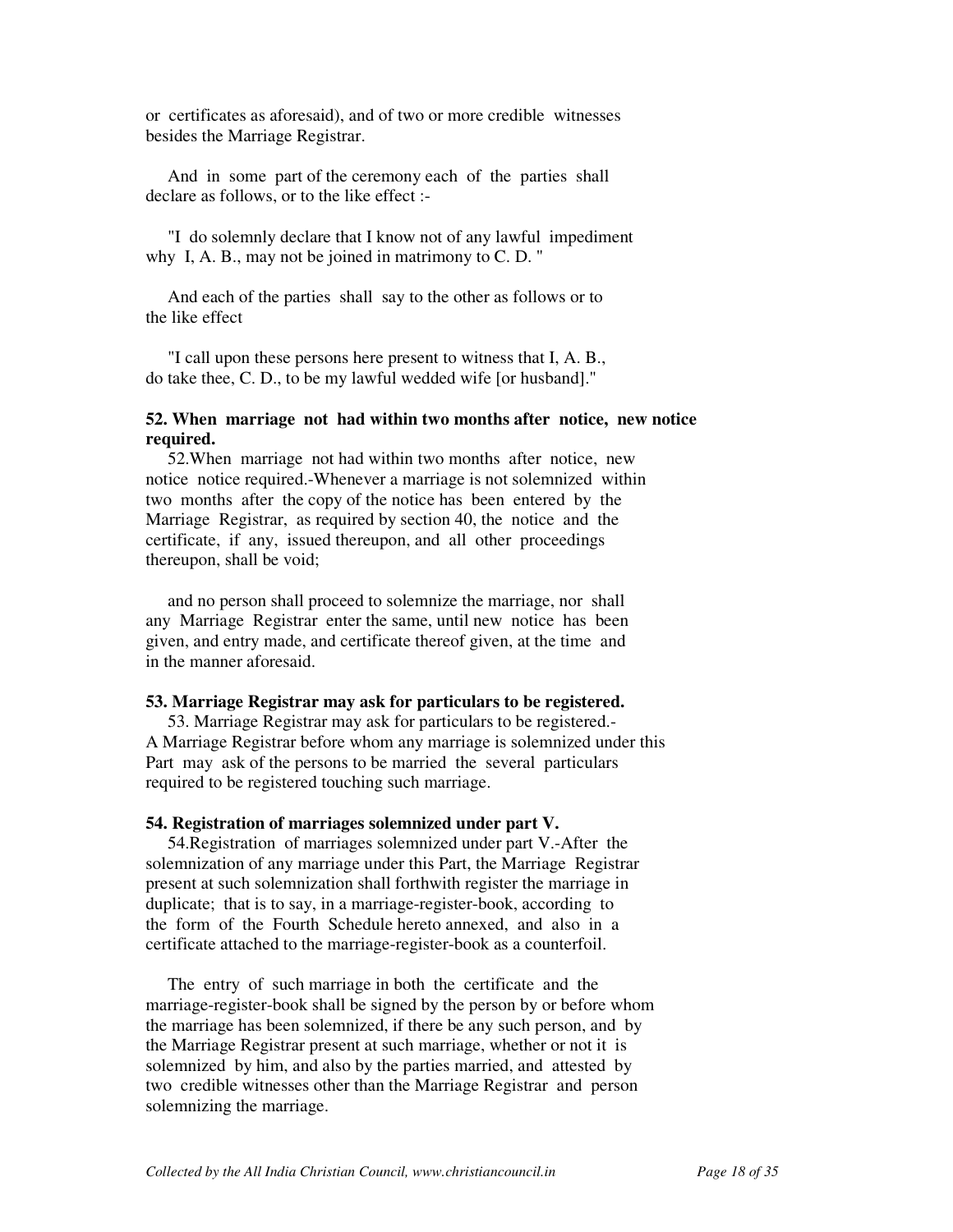Every such entry shall be made in order from the beginning to the end of the book, and the number of the certificate shall correspond with that of the entry in the marriage-register-book.

#### **55. Certificates to be sent monthly to Registrar General.**

 55. Certificates to be sent monthly to Registrar General.-The Marriage Registrar shall forthwith separate the certificate from the marriage-register-book and send it, at the end of every month, to the 1\*[Registrar General of Births, Deaths and Marriages].

 Custody of register-book.-The Marriage Registrar shall keep safely the said register-book until it is filled, and shall then send it to the 1\*[Registrar General of Births, Deaths and Marriages], to be kept by him with the records of his office.

## **56. [Officers to whom Registrars in Indian States shall send certificates.)**

 56. [Officers to whom Registrars in Indian States shall send certificates.) Rep. by the A. O. 1950.

--------------------------------------------------------------------- 1 Subs. by Act 6 of 1886, s. 30 (b), for "Secretary to the L. G.". ---------------------------------------------------------------------

## **57. Registrars to ascertain that notice and certificate are understood by Indian Christians.**

 57.Registrars to ascertain that notice and certificate are understood by Indian Christians.-When any 1\*[Indian] Christian about to be married gives a notice of marriage, or applies for a certificate from a Marriage Registrar, such Marriage Registrar shall ascertain whether the said 1\*[Indian] Christian understands the English language, and, if he does not, the Marriage Registrar shall translate, or cause to be translated, such notice or certificate, or both of them, as the case may be, to such 1\*[Indian] Christian into a language which he understands;

 or the Marriage Registrar shall otherwise ascertain whether the 1\*[Indian] Christian is cognizant of the purport and effect of the said notice and certificate.

#### **58. Indian Christians to be made to understand declarations.**

 58.Indian Christians to be made to understand declarations.-When any 1\*[Indian] Christian is married under the provisions of this Part, the person solemnizing the marriage shall ascertain whether such 1\*[Indian] Christian understands the English language, and, if he does not, the person solemnizing the marriage shall, at the time of the solemnization, translate, or cause to be translated, to such 1\*[Indian] Christian, into a language which he understands, the declarations made at such marriage in accordance with the provisions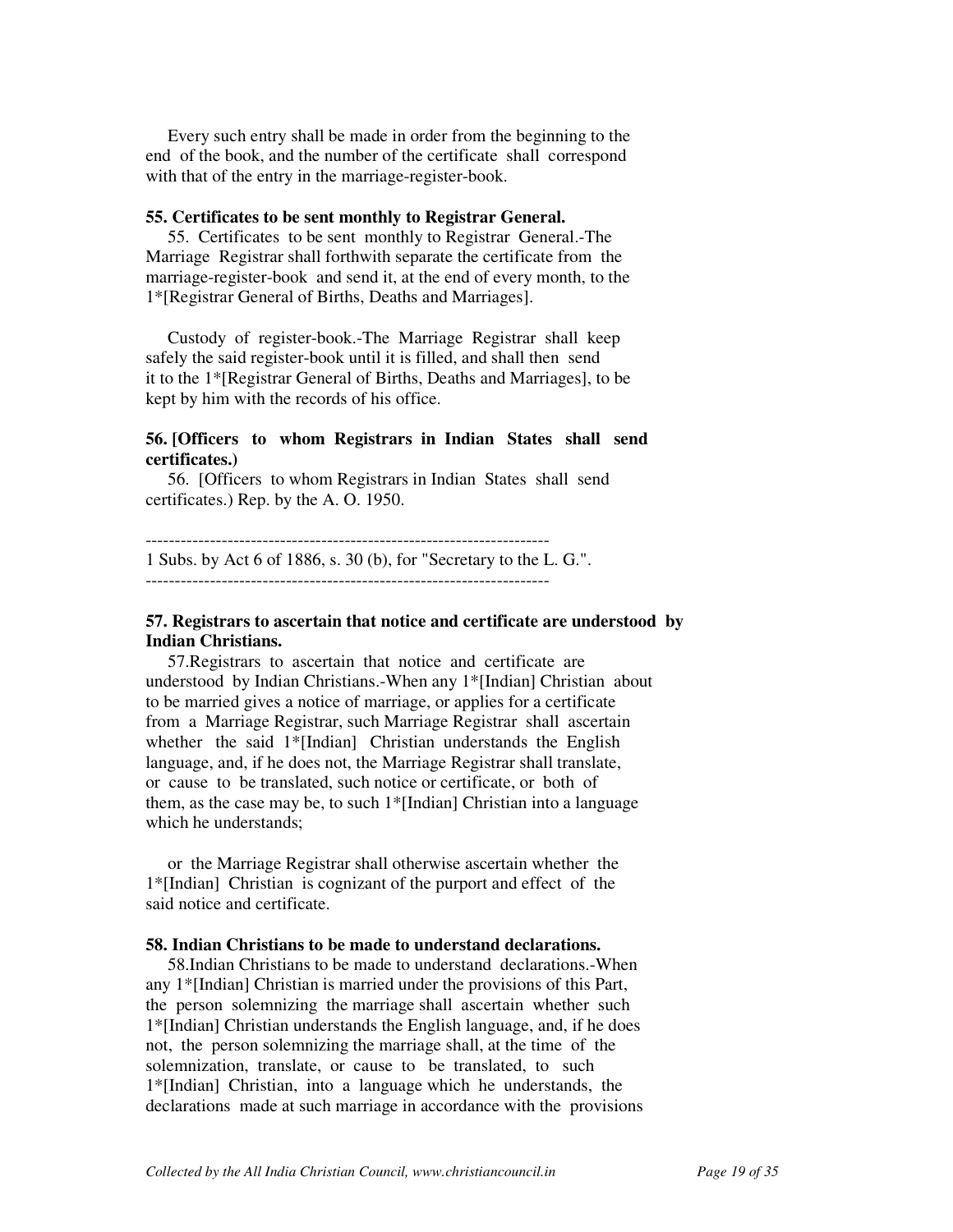of this Act.

#### **59. Registration of marriages between Indian Christians.**

 59.Registration of marriages between Indian Christians.-The registration of marriages between 1\*[Indian] Christians under this Part shall be made in conformity with the rules laid down in section 37 (so far as they are applicable), and not otherwise.

## PART VI 2\* MARRIAGE OF 1\*[INDIAN] CHRISTIANS

### **60. On what conditions marriages of Indian Christians may be certified.**

 60.On what conditions marriages of Indian Christians may be certified.-Every marriage between 1\*[Indian] Christians applying for a certificate, shall, without the preliminary notice required under Part III, be certified under this Part, if the following conditions be fulfilled, and not otherwise :-

 (1) the age of the man intending to be married 3\*[shall not be under 4\*[twenty-one years], and the age of the woman intending to be married 5[shall not be under 4\*[eighteen years]];

2 As to validation of past marriages solemnized under Part VI between persons of whom one only was an Indian Christian, and penalty for solemnizing such marriages under Part VI in future, see the Marriages Validation Act, 1892 (2 of 1892).

3 Subs. by Act 48 of 1952. s. 3 and Sch. II, for "shall exceed sixteen years".

4 Subs. by Act 2 of 1978. a. 6 and Sch., for "eighteen years" and "fifteen years " respectively (w.e.f. 1-10-1978).

5 Subs. by s. 3 and Sch. II, ibid., for "shall exceed thirteen years".

---------------------------------------------------------------------

 (2) neither of the persons intending to be married shall have a wife or husband still living;

 (3) in the presence of a person licensed under section 9, and of at least two credible witnesses other than such person, each of the parties shall say to the other-

 "I call upon these persons here present to witness that. 1, A. B., in the presence of Almighty God, and in the name of our Lord Jesus Christ, do take thee, C. D., to be my lawful wedded wife [or husband]" or words to the like effect:

1\* \* \* \* \*

<sup>----------------------------------------------------------------------</sup> 

<sup>1</sup> Subs. by the A. O. 1950, for "Native".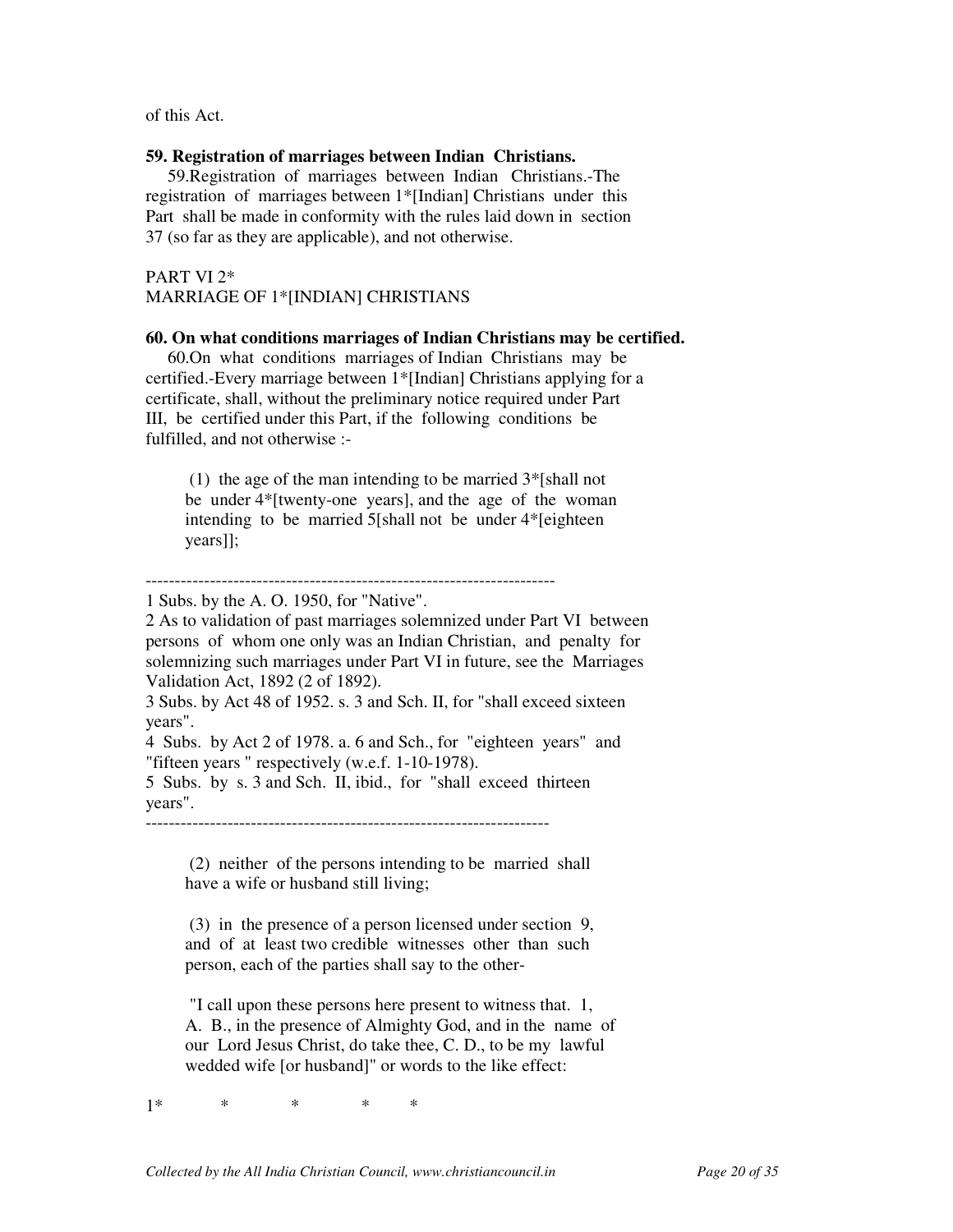### **61. Grant of certificate.**

 61. Grant of certificate.-When, in respect to any marriage solemnized under this Part, the conditions prescribed in section 60 have been fulfilled, the person licensed as aforesaid, in whose presence the said declaration has been made, shall, on the application of either of the parties to such marriage, and, on the payment of a fee of four annas, grant a certificate of the marriage.

 The certificate shall be signed by such licensed person, and shall be received In any suit touching the validity of such marriage as conclusive proof of its having been performed.

## **62. Keeping of register-book and deposit of extracts therefrom with Registrar General.**

 2\*[62. Keeping of register-book and deposit of extracts therefrom with Registrar General.-(1) Every person licensed under section 9 shall keep in English, or in the vernacular language in ordinary use In the district or State in which the marriage was solemnized, and in such form as the State Government by which he was licensed may from time to time prescribe, a register-book of all marriages solemnized under this Part in his presence, and shall deposit in the office of the Registrar General of Births, Deaths and Marriages for the territories under the administration of the said State Government, In such form and at such intervals as that Government may prescribe, true and duly authenticated extracts from his register-book of all entries made therein since the last of those intervals.]

3\* \* \* \* \*

## **63. Searches in register-book and copies of entries.**

 63. Searches in register-book and copies of entries.-Every person licensed under this Act to grant certificates of marriage, and keeping a marriage-register-book under section 62, shall

---------------------------------------------------------------------

1 Proviso omitted by Act 2 of 1978. s. 6 and Sch. (w.e.f. 1-10-1978).

2 Subs. by Act 2 of 1891, s. 4, for the original s. 62.

3 Sub-section (2), as amended by the A. O. 1937, rep. by the A. O. 1950.

at all reasonable times, allow search to be made in such book, and shall, on payment of the proper fee, give a copy, certified under his hand, of any entry therein.

## **64. Books in which marriages of Indian Christians under Part I or Part III are registered.**

 64. Books in which marriages Indian Christians under Part I or Part III are registered.-The provisions of sections 62 and 63, as to the form of the of register-book, depositing extracts therefrom,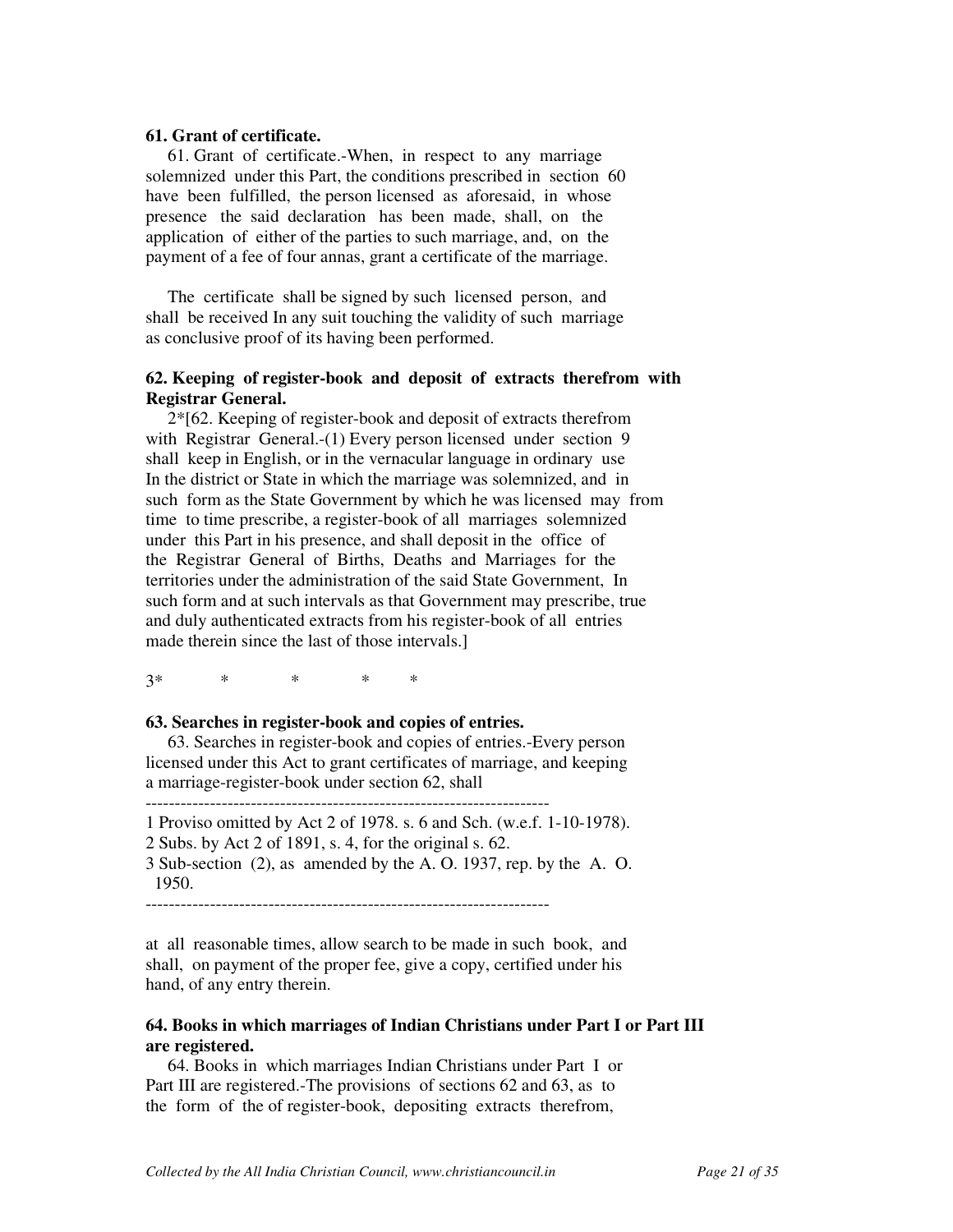allowing searches thereof, and giving copies of the entries therein, shall, mutatis mutandis, apply to the books kept under section 37.

### **65. Part VI not to apply to Romman Catholics. Saving of certain marriages.**

 65.Part VI not to apply to Romman Catholics. Saving of certain marriages.-This Part of this Act, except so much of sections 62 and 63 as are referred to in section 64, shall not apply to marriages between Roman Catholics. But nothing herein contained shall invalidate any marriage celebrated between Roman Catholics under the provisions of Part V of Act No. 25 of 1864 1\*, previous to the twentythird day of February, 1865.

## PART VII PENALTIES

### **66. False oath, declaration, notice or certificate for procuring marriage.**

 2\*[66.False oath, declaration, notice or certificate for procuring marriage.-Whoever, for the purpose of procuring a marriage or licence of marriage, intentionally,-

 (a) where an oath or declaration is required by this Act, or by any rule or custom of a Church according to the rites and ceremonies of which, a marriage is intended to be solemnized, such Church being the Church of England or of Scotland or of Rome, makes a false oath or declaration, or,

 (b) where a notice or certificate is required by this Act, signs a false notice or certificate,

shall be deemed to have committed the offence punishable under section 193 of the Indian Penal Code (45 of 1860) with imprisonment of either description for a term which may extend to three years and, at the discretion of the Court, with fine.]

## **67. Forbidding, by false personation issue of certificate by Marriage Registrar.**

 67. Forbidding, by false personation issue of certificate by Marriage Registrar.-Whoever forbids the issue, by a Marriage Registrar, of a certificate, by falsely representing himself to be a person whose consent to the marriage is required by law, knowing or believing such

--------------------------------------------------------------------- 1 Act 25 of 1864 had been rep. by Act 5 of 1865, which was rep. by this Act,

2 Subs. by Act 2 of 1891, s, 5, for the original s, 66. ---------------------------------------------------------------------

representation to be false, or not having reason to believe it to be true, shall be deemed guilty of the offence described in section 205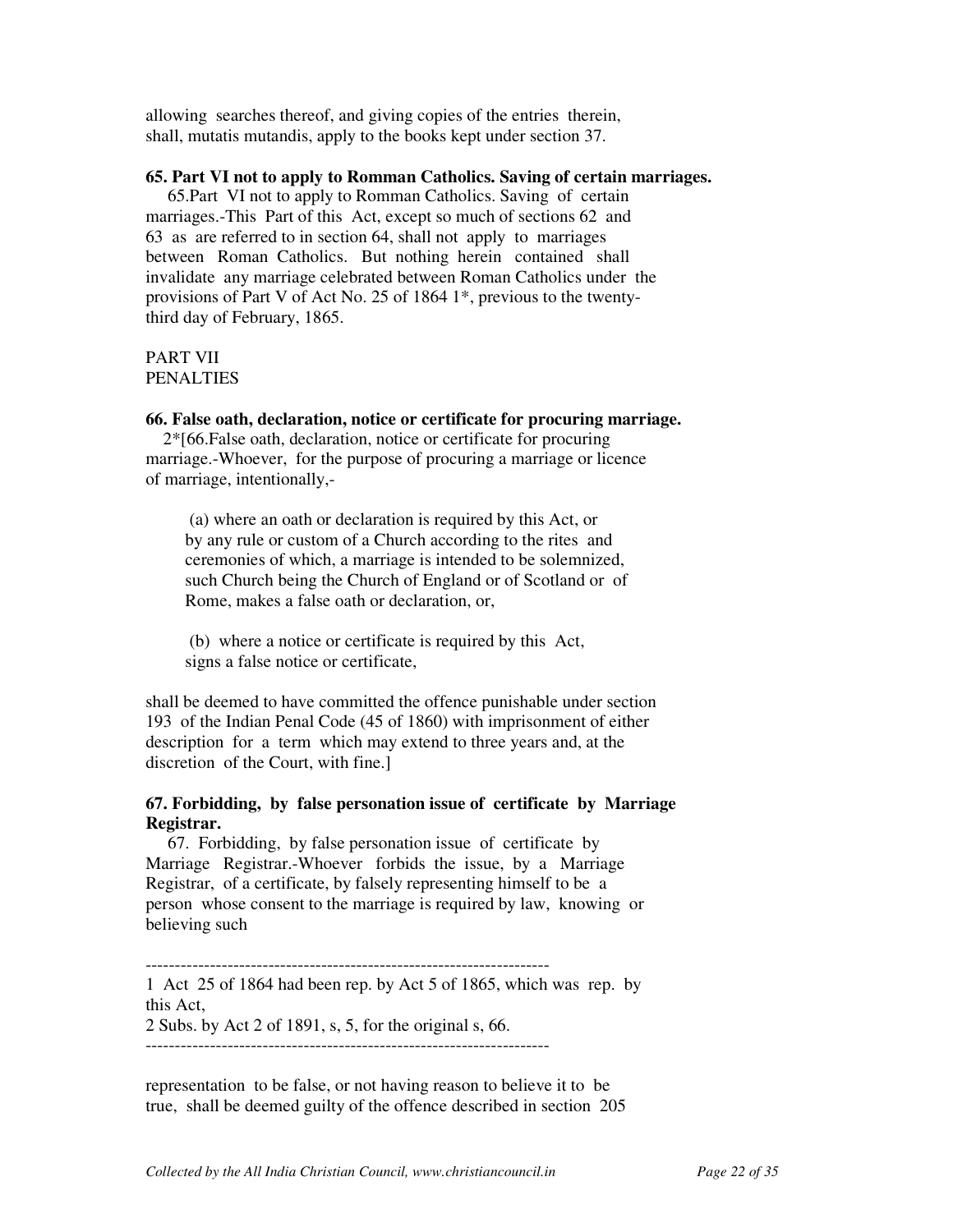of the Indian Penal Code (45 of 1860).

#### **68. Solemnizing marriage without due authority.**

 1\*[68.Solemnizing marriage without due authority.-Whoever, not being authorized by section 5 of this Act to solemnize marriages, solemnizes or professes to solemnize, in the absence of a Marriage Registrar of the district in which the ceremony takes place, a marriage between persons one or both of whom is or a are a Christian or Christians, shall be punished with imprisonment which may extend to ten years, or (in lieu of a sentence of imprisonment for seven years or upwards) with transportation for a term of not less than seven years, and not exceeding ten years,

 $2^*$  \* \* \* \*

and shall also be liable to fine.]

### **69. Solemnizing marriage out of proper time, or without witnesses.**

 69.Solemnizing marriage out of proper time, or without witnesses.- Whoever knowingly and wilfully solemnizes a marriage between persons, one or both of whom is or are a Christian or Christians, at any time other than between the hours of six in the morning and seven in the evening, or in the absence of at least two credible witnesses other than the person solemnizing the marriage, shall be punished with imprisonment for a term which may extend to three years, and shall also be liable to fine.

 Saving of marriages solemnized under special license.-This section does not apply to marriages solemnized under special licenses granted by the Anglican Bishop of the Diocese or by his Commissary, nor to marriages performed between the hours of seven in the evening and six in the morning by a Clergyman of the Church of Rome, when he has received the general or special license in that behalf mentioned in section 10.

 3\*[Nor does this section apply to marriages solemnized by a Clergyman of the Church of Scotland according to the rules, rites, ceremonies and customs of the Church of Scotland.]

## **70. Solemnizing without notice or within fourteen days after notice, marriage with minor.**

 70. Solemnizing without notice or within fourteen days after notice, marriage with minor.-Any Minister of Religion licensed to solemnize marriages under this Act, who, without a notice in writing, or, when one of the parties to the marriage is a minor and the required consent of the parents or guardians to such marriage has not been obtained, within fourteen days after the receipt by him of notice of such marriage, knowingly and wilfully solemnizes a marriage under Part III, shall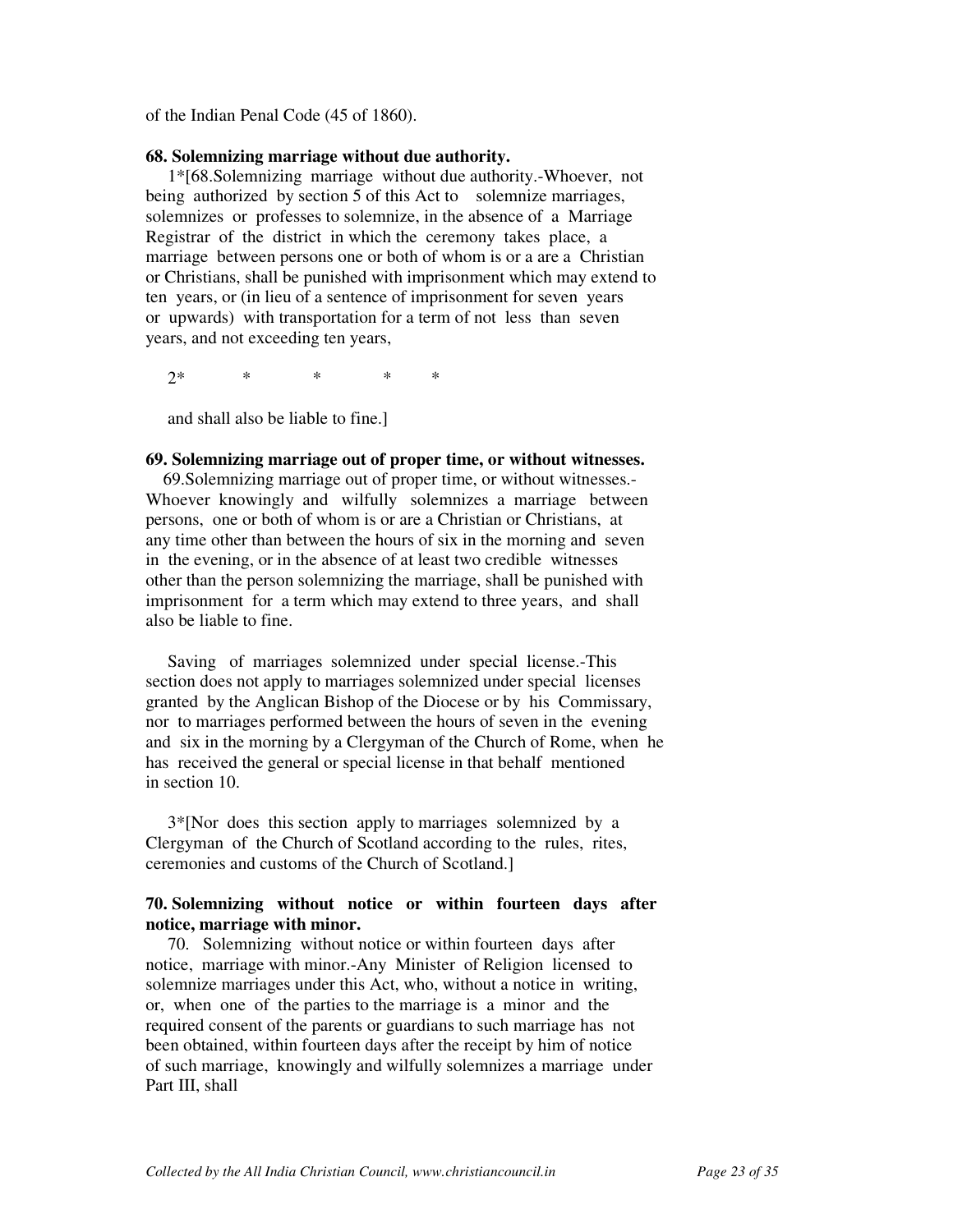--------------------------------------------------------------------- 1 Subs. by Act 2 of 1891, s. 6, for the original s. 68. 2 The second para. as amended by Act 12 of 1891, rep. by the A. O. 1950. 3 Ins. by Act 2 of 1891, s. 7.

be punished with imprisonment for a term which may extend to three years, and shall also be liable to fine.

## **71. Issuing certificate,or marrying,without publication of notice;**

 71. Issuing certificate,or marrying,without publication of notice;-A Marriage Registrar under this Act, who commits any of the following offences:-

 (1) knowingly and wilfully issues any certificate for marriage, or solemnizes any marriage, without publishing the notice of such marriage as directed by this Act ;

 $1*(2)$  marrying after expiry of notice;-after the expiration of two months after the copy of the notice has been entered as required by section 40 in respect of any marriage, solemnizes such marriage ;]

 (3) Solemnizing, marriage with minor within fourteen days, without authority of Court, or without sending copy of notice;-solemnizes, without an order of a competent Court authorizing him to do so, any marriage, when one of the parties is a minor, before the expiration of fourteen days after the receipt of the notice of such marriage, or without sending, by the post or otherwise, a copy of such notice to the Senior Marriage Registrar of the district if there be more Marriage Registrars of the district than one, and if he himself be not the Senior Marriage Registrar;

 (4) issuing certificate against authorised prohibition. issues any certificate the issue of which has been prohibited, as in this Act provided, by any person authorized to prohibit the issue thereof,

shall be punished with imprisonment for a term which may extend to five years, and shall also be liable to fine.

## **72. Issuing certificate after expiry of notice, or, in case of minor, within fourteen days after notice, or against authorised prohibition.**

 72.Issuing certificate after expiry of notice, or, in case of minor, within fourteen days after notice, or against authorised prohibition.-Any Marriage Registrar knowingly and wilfully issuing any certificate for marriage after the expiration of 2\*[two months] after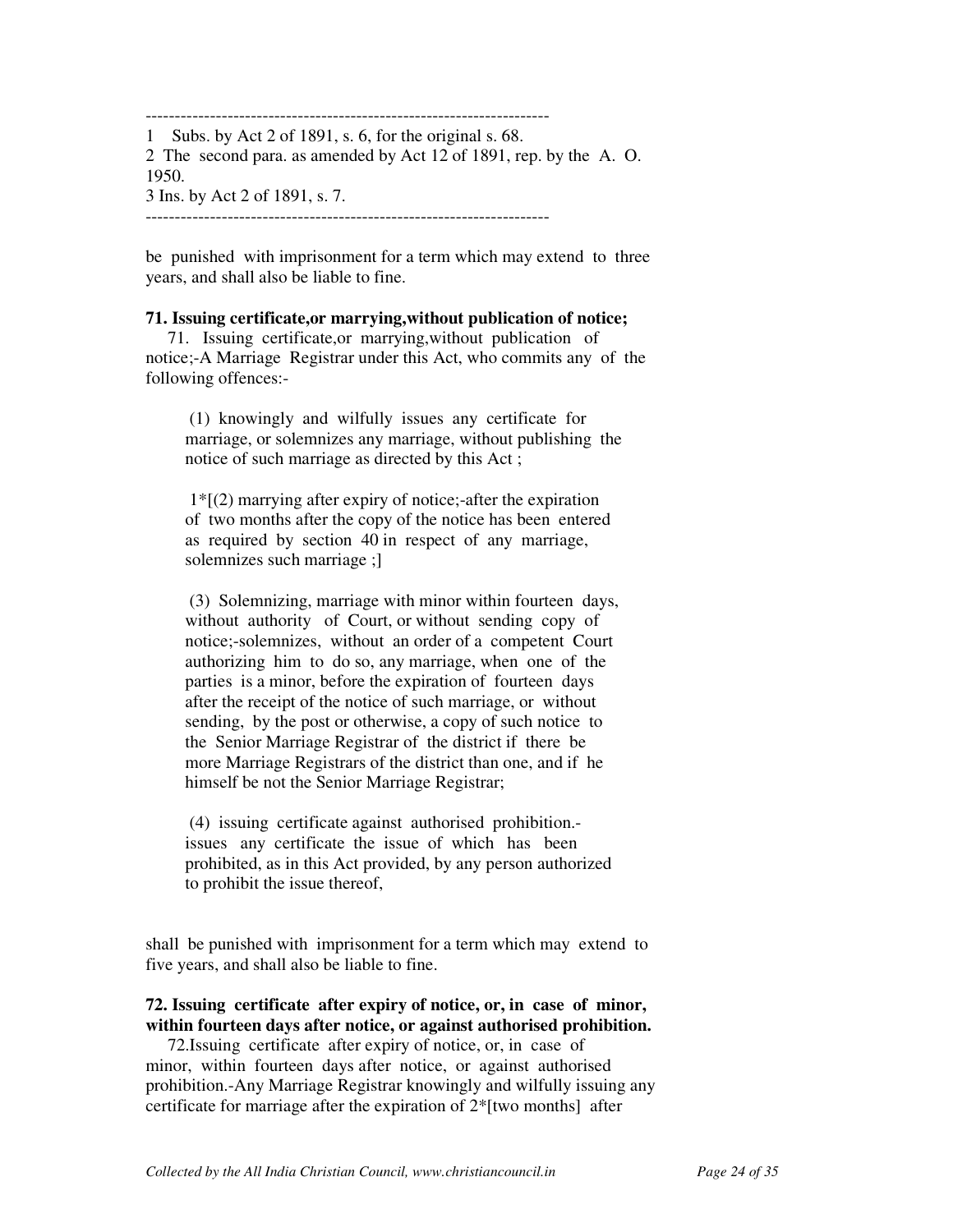the notice has been entered by him as aforesaid,

 or knowingly and wilfully issuing, without the order of a competent Court authorizing him so to do, any certificate for marriage, where one of the parties intending marriage is a minor, before the expiration of fourteen days after the entry of such notice, or any certificate the issue of which has been forbidden as aforesaid by any person authorized in this behalf,

shall be deemed to have committed an offence under section 166 of the Indian Penal Code (45 of 1860).

## **73. Persons authorized to solemnize marriage (other than Clergy of Churches of England, Scotland or Rome);**

 73.Persons authorized to solemnize marriage (other than Clergy of Churches of England, Scotland or Rome);-Whoever, being authorized under this Act to solemnize a marriage,

--------------------------------------------------------------------- 1 Subs. by Act 2 of 1891, s. 8(1) for the original cl. (2). 2 Subs. by s. 8 (2), ibid., for " three months". ---------------------------------------------------------------------

 and not being a Clergyman of the Church of England solemnizing a marriage after due publication of banns, or under a license from the Anglican Bishop of the Diocese or a Surrogate duly authorized in that behalf,

 or, not being a Clergyman of the Church of Scotland, solemnizing a marriage according to the rules, rites, ceremonies and customs of that church,

 or, not being a Clergyman of the Church of Rome, solemnizing a marriage according to the rites, rules, ceremonies and customs of that church,

 issuing certificate, or marrying, without publishing notice, or after expiry of certificate;-knowingly and wilfully issues any certificate for marriage under this Act, or solemnizes any marriage between such persons as aforesaid, without publishing, or causing to be affixed, the notice of such marriage as directed in Part III of this Act, or after the expiration of two months after the certificate has been issued by him;

 issuing certificate for, or solemnizing, marriage with minor, within fourteen days after notice;-or knowingly and wilfully issues any certificate for marriage, or solemnizes a marriage between such persons when one of the persons intending marriage is a minor, before the expiration of fourteen days after the receipt of notice of such marriage, or without sending, by the post or otherwise, a copy of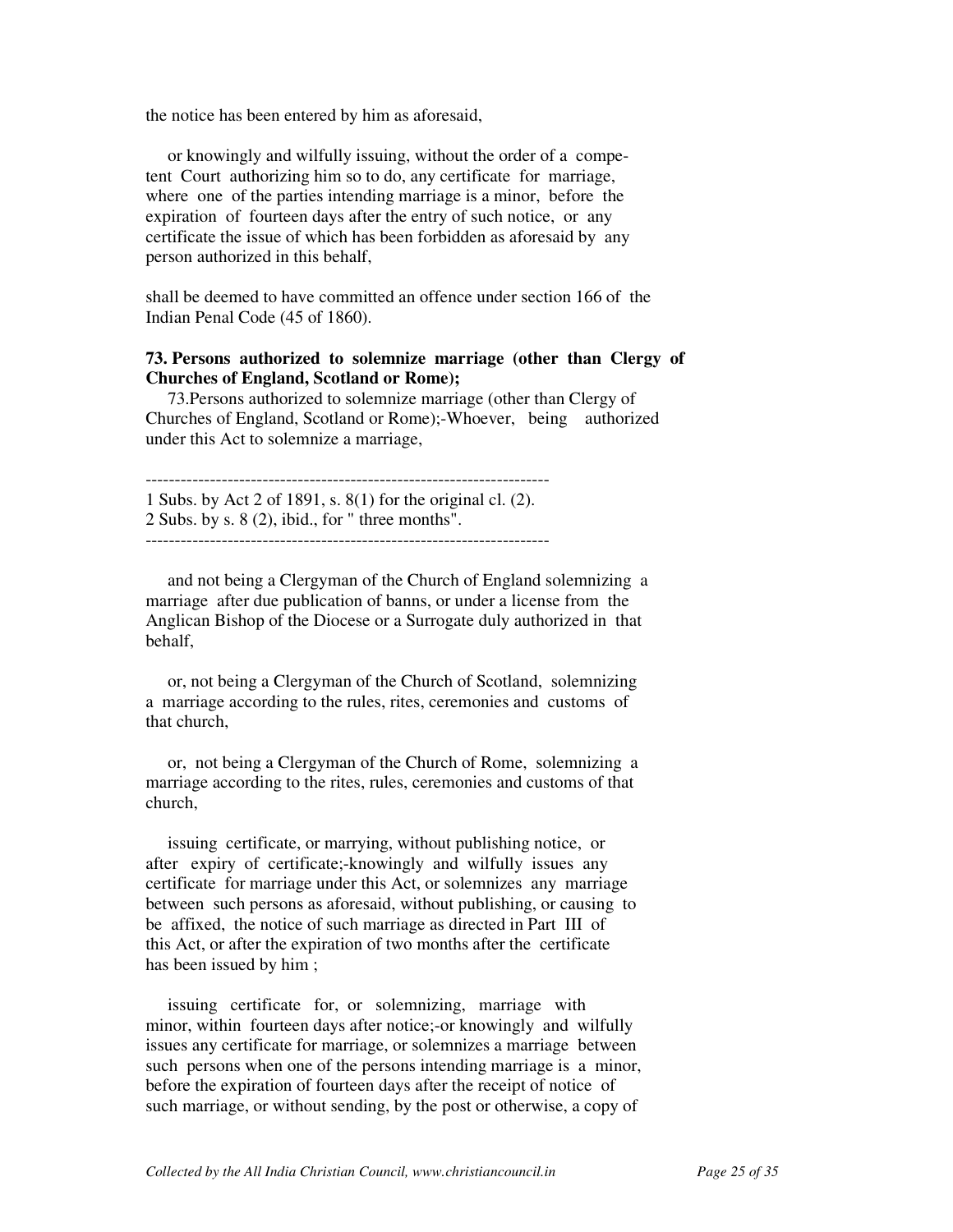such notice to the Marriage Registrar, or, if there be more Marriage Registrars than one, to the Senior Marriage Registrar of the district;

 issuing certificate authorizedly forbidden;-or knowingly and wilfully issues any certificate the issue of which has been forbidden, under this Act, by any person authorized to forbid the issue ;

 solemnizing marriage authorizedly forbidden.-or knowingly and wilfully solemnizes any marriage forbidden by any person authorized to forbid the same ;

shall be punished with imprisonment for a term which may extend to four years, and shall also be liable to fine.

#### **74. Unlicensed person granting certificate pretending to be licensed.**

 74. Unlicensed person granting certificate pretending to be licensed.-Whoever, not being licensed to grant a certificate of marriage under Part VI of this Act, grants such certificate intending thereby to make it appear that he is. so licensed, shall be punished with imprisonment for a term which may extend to five years, and shall also be liable to fine.

 1\*[Whoever, being licensed to grant certificates of marriage under Part VI of this Act, without just cause refuses, or wilfully neglects or omits, to perform any of the duties imposed upon him by that Part shall be punished with fine which may extend to one hundred rupees.]

---------------------------------------------------------------------

1 Ins. by Act 2 of 1891, s. 9.

---------------------------------------------------------------------

### **75. Destroying or falsifying register-books.**

 75. Destroying or falsifying register-books.-Whoever, by himself or another, wilfully destroys or injures any register-book or the counterfoil certificates thereof, or any part thereof, or any authenticated extract therefrom,

 or falsely makes or counterfeits any part of such register-book or counterfoil certificates,

 or wilfully inserts any false entry in any such register-book or counterfoil certificate or authenticated extract,

shall be punished with imprisonment for a term which may extend to seven years, and shall also be liable to fine.

### **76. Limitation of prosecutions under Act.**

 76.Limitation of prosecutions under Act.-The prosecution. for every offence punishable under this Act shall be commenced within two years after the offence is committed.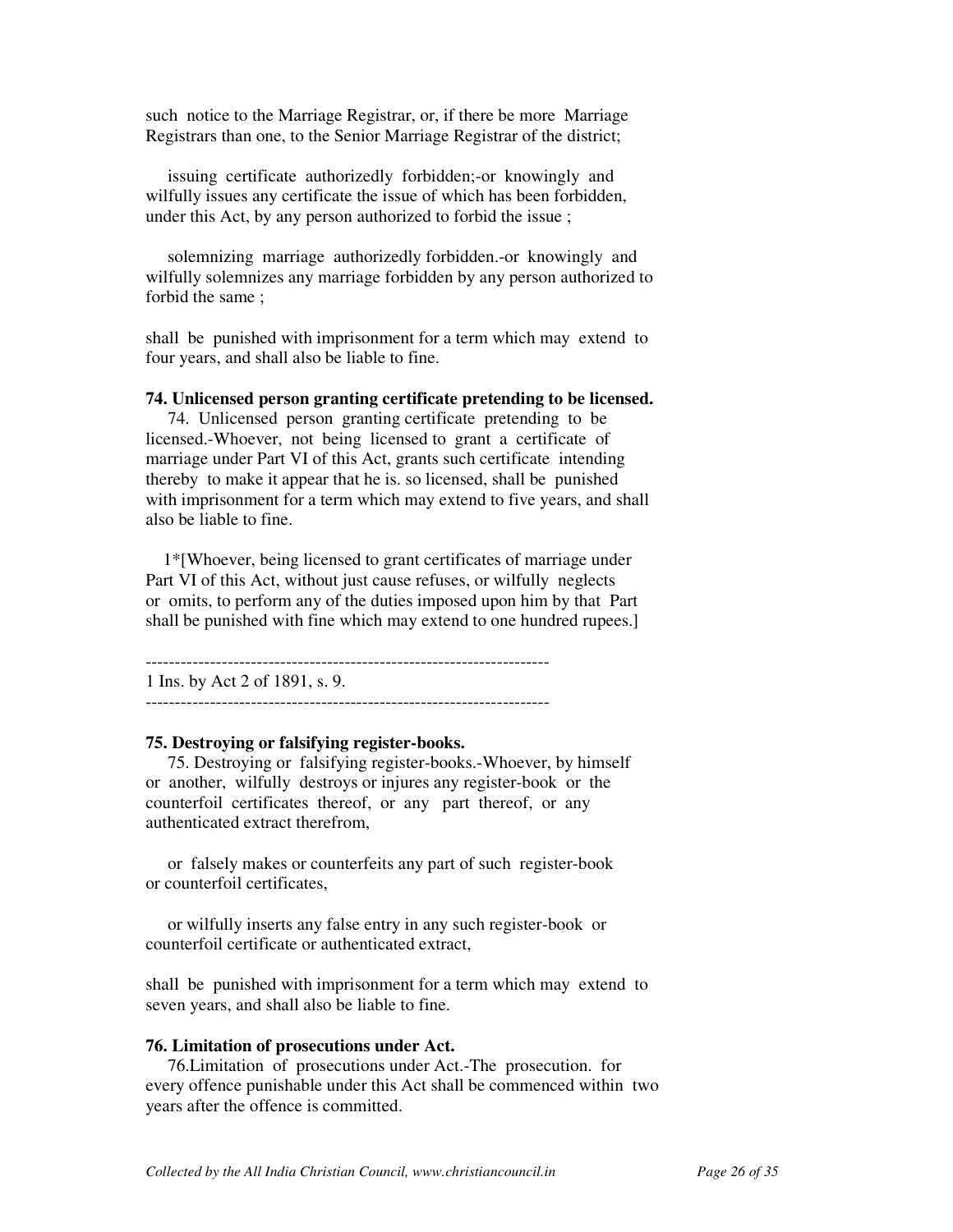## PART VIII MISCELLANEOUS

## **77. What matters need not be proved in respect of marriage in accordance with Act.**

 77.What matters need not be proved in respect of marriage in accordance with Act.-Whenever any marriage has been solemnized in accordance with the provisions of sections 4 and 5, it shall not be void merely on account of any irregularity in respect of any of the following matters, namely:-

 (1) any statement made in regard to the dwelling of the persons married, or to the consent of any person whose consent to such marriage is required by law;

(2) the notice of the marriage ;

(3) the certificate or translation thereof;

 (4) the time and place at which the marriage has been solemnized ;

(5) the registration of the marriage.

### **78. Corrections of errors.**

 78.Corrections of errors.-Every person charged with the duty of registering any marriage, who discovers any error in the form or substance of any such entry, may within one month next after the discovery of such error, in the presence of the persons married, or, in case of their death or absence, in the presence of two other credible witnesses, correct the error by entry in the margin, without any alteration of the original entry, and shall sign the marginal entry, and add thereto the date of such correction, and such person shall make the like marginal entry in the certificate thereof.

 And every entry made under this section shall be attested by the witnesses in whose presence it was made.

And, in case such certificate has been already sent to the 1<sup>\*</sup> [Registrar General of Births, Deaths and Marriages], such person shall make and send in like manner a separate certificate of the original erroneous entry, and of the marginal correction therein made.

### **79. Searches and copies of entries.**

 79. Searches and copies of entries.-Every person solemnizing a marriage under this Act, and hereby required to register the same,

 and every Marriage Registrar or 2\*[Registrar General of Births, Deaths and Marriages] having the custody for the time being of any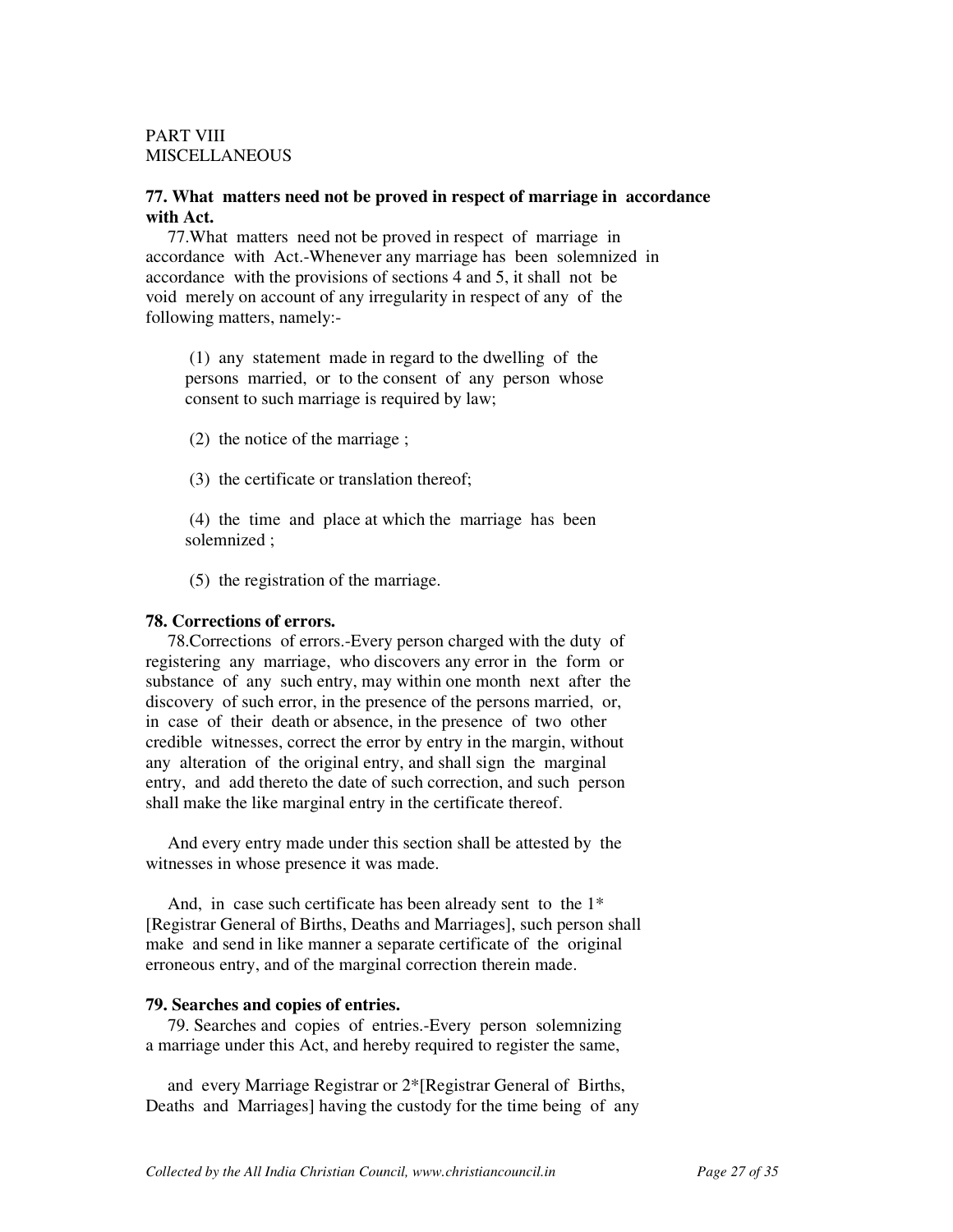register of marriages, or of any certificate, or duplicate, or copies of certificate, under this Act,

shall, on payment of the proper fees, at all reasonable times, allow searches to be made in such register, or for such certificate, or duplicate or copies, and give a copy under his hand of any entry in the same.

### **80. Certified copy of entry in marriage register, etc., to be evidence.**

 80.Certified copy of entry in marriage register, etc., to be evidence.-Every certified copy, purporting to be signed by the person entrusted under this Act with the custody of any marriage-register or certificate, or duplicate, required to be kept or delivered under this Act, of any entry of a marriage in such register or of any such certificate or duplicate, shall be received as evidence of the marriage purporting to be so entered, or of the facts purporting to be so certified therein, without further proof of such register or certificate, or duplicate, or of any entry therein, respectively, or of such copy.

## **81. Certificates of certain marriages to be sent to central Government.**

 3\*[81. Certificates of certain marriages to be sent to Central Government.-The Registrar General of Births, Deaths and Marriages 4\* \* \* shall, at the end of every quarter in each year, select, from the certificates of marriages forwarded to 5\*[him], during such quarter, the certificates of the marriages of which 6\*[the Government by whom he was appointed] may desire that evidence shall be transmitted to England, and shall send the same certificates, signed by 5\*[him] to the 7\*[Central Government]].

## **82. State Government to prescribe fees.**

 82. State Government to prescribe fees.-Fees shall be chargeable under this Act for--

receiving and publishing notices of marriages;

--------------------------------------------------------------------- 1 Subs. by Act 6 of 1886, s. 30(b), for " Secretary to. the L. G.". 2 Subs. by s. 30(b), ibid., for " Secretary to a L. G.". 3 Subs. by Act 13 of 1911, s. 2, for the original s. 81. 4 The words " and the officers appointed under section 56 " rep. by Act 48 of 1952, s. 3 and Sch. II. 5 Subs. by s. 3 and Sch. II, ibid., for " them, respectively". 6 Subs. by the A. O. 1937, for "the G. G. in C.". 7 Subs. by the A. O. 1948, for " Secretary of State for India".

---------------------------------------------------------------------

 issuing 1\*[certificates for marriage] by Marriage Registrars, and registering marriages by the same;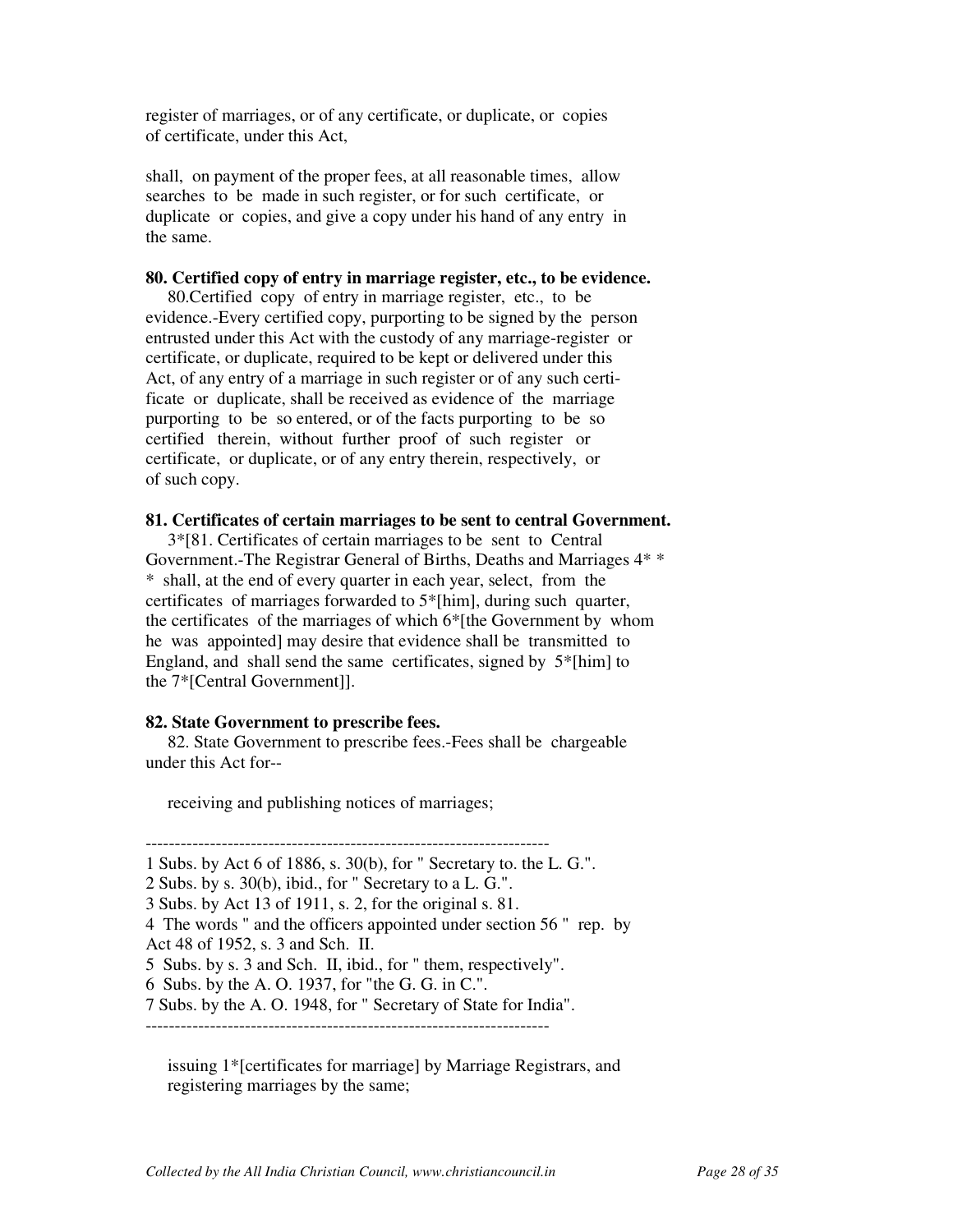entering protests against, or prohibitions of, the issue of 2\*[certificates for marriage] by the said Registrars;

 searching register-books or certificates, or duplicates, of copies thereof;

giving copies of entries in the same under sections 63 and 79.

The State Government shall fix the amount of such fees respectively,

and may from time to time vary or remit them either generally or in special cases, as to it may seem fit.

## **83. Power to make rules.**

83. Power to make rules.-3\*[(1)] The State Government  $4*$ [ may, by notification in the Official Gazette, make rules] in regard to the disposal of the fees mentioned in section 82, the supply of registerbooks, and the preparation and submission of returns of marriages solemnized under this Act.

 5\*[(2) Every rule made by the State Government under this section shall be laid, as soon as may be after it is made, before the State Legislature.]

#### **84. [Power to prescribe fees and rules for Indian States.]**

 84. [Power to prescribe fees and rules for Indian States.] Rep. by the A.O. 1950.

#### **85. Power to declare who shall be District Judge.**

 85. Power to declare who shall be District Judge.-The State Government may, by notification in the Official Gazette, declare who shall, in any place to which this Act applies, be deemed to be the District Judge.

#### **86. [Powers and functions exercisable as regards Indian States.]**

 6\*86.[Powers and functions exercisable as regards Indian States.] Rep. by the A. O. 1950.

### **87. Saving of Consular marriages.**

 87. Saving of Consular marriages.-Nothing in this Act applies to any marriage performed by any Minister, Consul, or Consular Agent between subjects of the State which he represents and according to the laws of such State.

#### **88. Non-validation of marriages within prohibited degrees.**

 88.Non-validation of marriages within prohibited degrees.-Nothing in this Act shall be deemed to validate any marriage which the personal law applicable to either of the parties forbids him or her to enter into.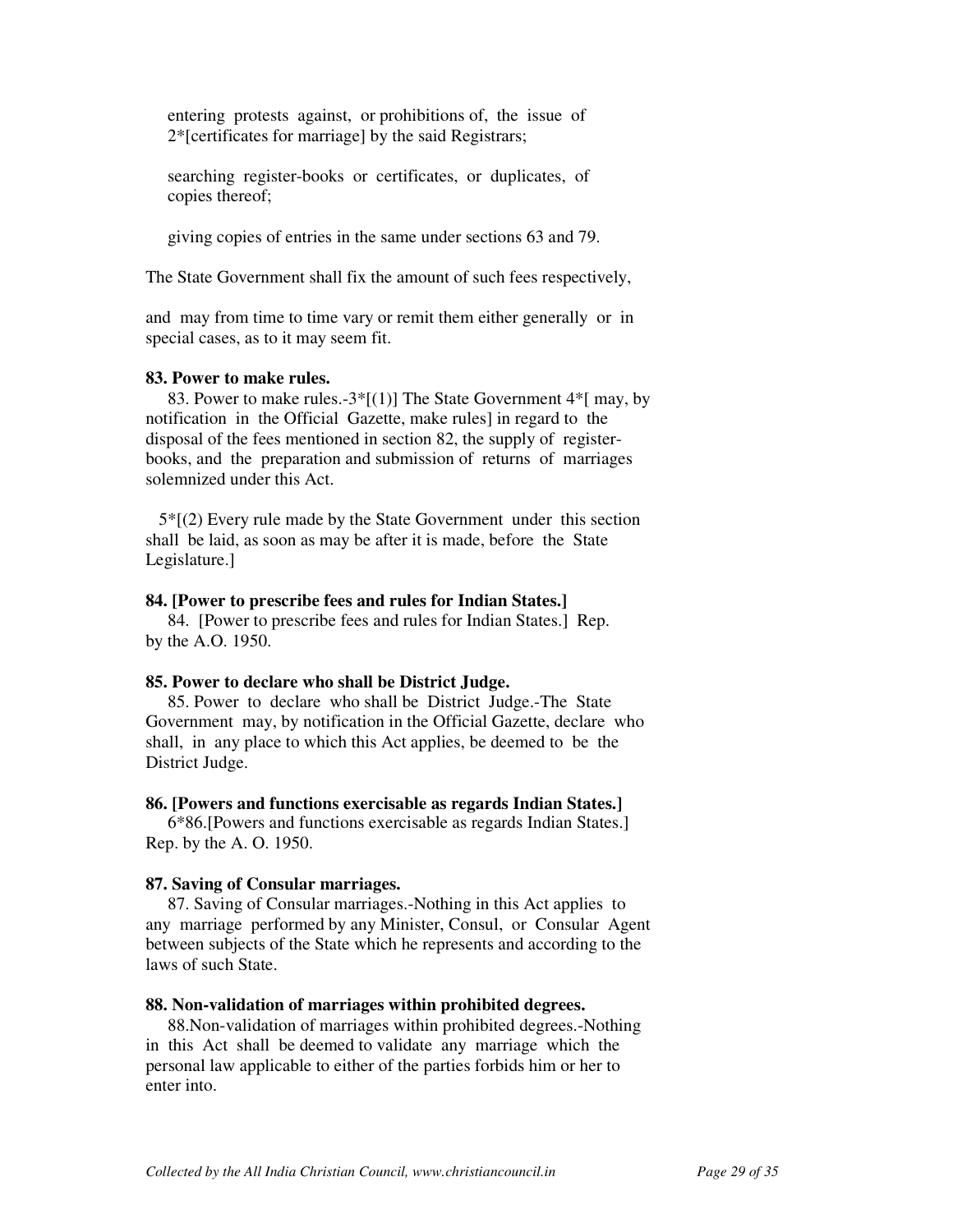--------------------------------------------------------------------- 1 Subs. by Act 1 of 1903, s. 3 and Sch. II, Pt. II, for "certificates of marriage". 2 Subs. by s. 3 and Sch. II, Pt. II, ibid., for "marriage certificates". 3 Renumbered. by Act 20 of 1983, s.2 & Sch.(w.e.f.15-3-1984). 4 Subs. by s.2 & Sch., ibid. (w.e.f.15-3-1984). 5 Ins. by s.2 & Sch., ibid (w.e.f. 15-3-1984). 6 The original section was subs. by Act 38 of 1920, s. 2 and Sch. I. ---------------------------------------------------------------------

## SCHEDULE I

(See sections 12 and 38)

### NOTICE OF MARRIAGE

To a Minister [or Registrar] of

 I hereby give you notice that a marriage is intended to be had, within three calendar months from the date hereof, between me and the other party herein named and described (that is to say) :-

---------------------------------------------------------------------- Names **Condition** Rank or Profession Age Dwelling Place Length of Residence Church, chapel or place of worship in which the marriage is to be solemnized District in which the other party resides, when the parties dwell in different districts.

---------------------------------------------------------------------- James Smith Widoer Carpenter Of Full Age 16, Cline Street 23 days Free Church --------------------------------------------------------------------- Martha Green

Spinster Minor 20, Hastings Street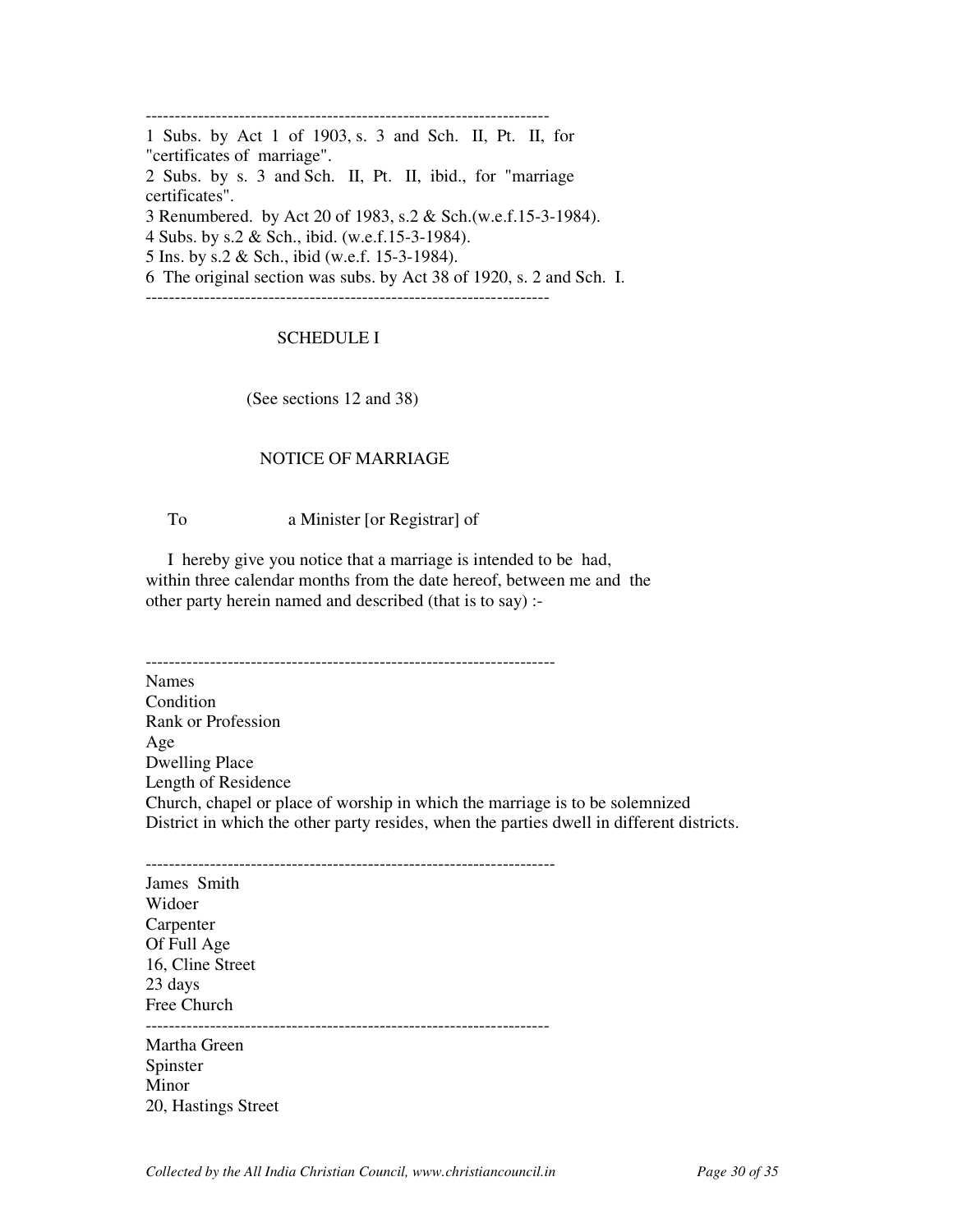More than a month Soclland Church, Calcutta

---------------------------------------------------------------------

Witness my hand, this day of seventy two.

### (Signed) JAMES SMITH

[The italics in this schedule are to be filled up, as the case may be, and the blank division thereof is only to be filled up when one of the parties lives in another district.]

## SCHEDULE II

(See sections 24 and 50)

## CERTIFICATE OF RECEIPT OF NOTICE

I, do hereby certify that, on the day of , notice was duly entered in my Marriage Notice Book of the marriage intended between the parties therein named and described, delivered under the hand of ,one of the parties (that is to say):-

---------------------------------------------------------------------- Names Condition Rank or Profession Age Dwelling Place Length of Residence Church, chapel or place of worship in which the marriage is to be solemnized District in which the other party resides, when the parties dwell in different districts.

----------------------------------------------------------------------

James Smith Widoer Carpenter Of Full Age 16, Cline Street 23 days Free Church --------------------------------------------------------------------- Martha Green Spinster Minor 20, Hastings Street More than a month Soclland Church, Calcutta ---------------------------------------------------------------------

and that the declaration, 1\*[or oath] required by section 17 or 41 of the Indian Christian Marriage Act, 1872,(15 of 1872) has been duly made by the said (James Smith).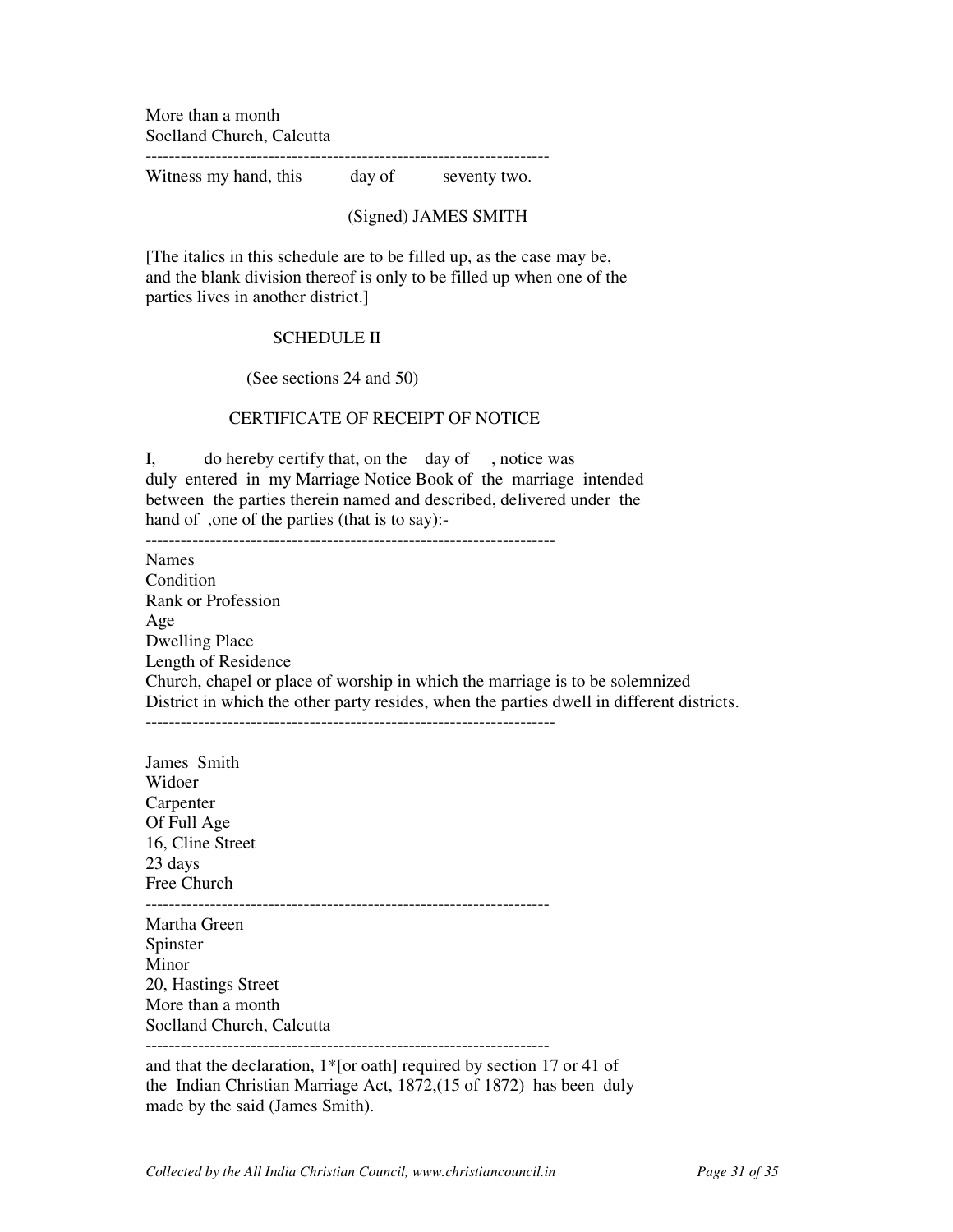| Date of notice entered     | The issue of this |                                    |  |
|----------------------------|-------------------|------------------------------------|--|
|                            |                   | certificate has not                |  |
|                            |                   | been prohibited by                 |  |
|                            |                   | any person authoriz-               |  |
| Date of Certificate given) |                   | ed to forbid<br>the issue thereof. |  |
|                            |                   |                                    |  |
| Witness my hand, this      | day of            | seventy-two.                       |  |

## (Signed)

 This certificate will be void, unless the marriage is solemnized on or before the day of

 [The italics in the schedule are to be filled up, as the case may be, and the blank division thereof is only to be filled up when one of the parties lives in another district.]

---------------------------------------------------------------------

1 Ins. by Act 1 of 1903, s. 3, and Sch. II, Pt. II. ---------------------------------------------------------------------

> SCHEDULE III 1\*[(See sections 28 and 31)]

### FORM OF REGISTER OF MARRIAGES

Quarterly Returns

of

### MARRIAGES

for

Calcutta.

The Archdeaconry of Madras.

Bombay.

Calcutta,

I, , Registrar of the Archdeaconry of Madras,

Bombay,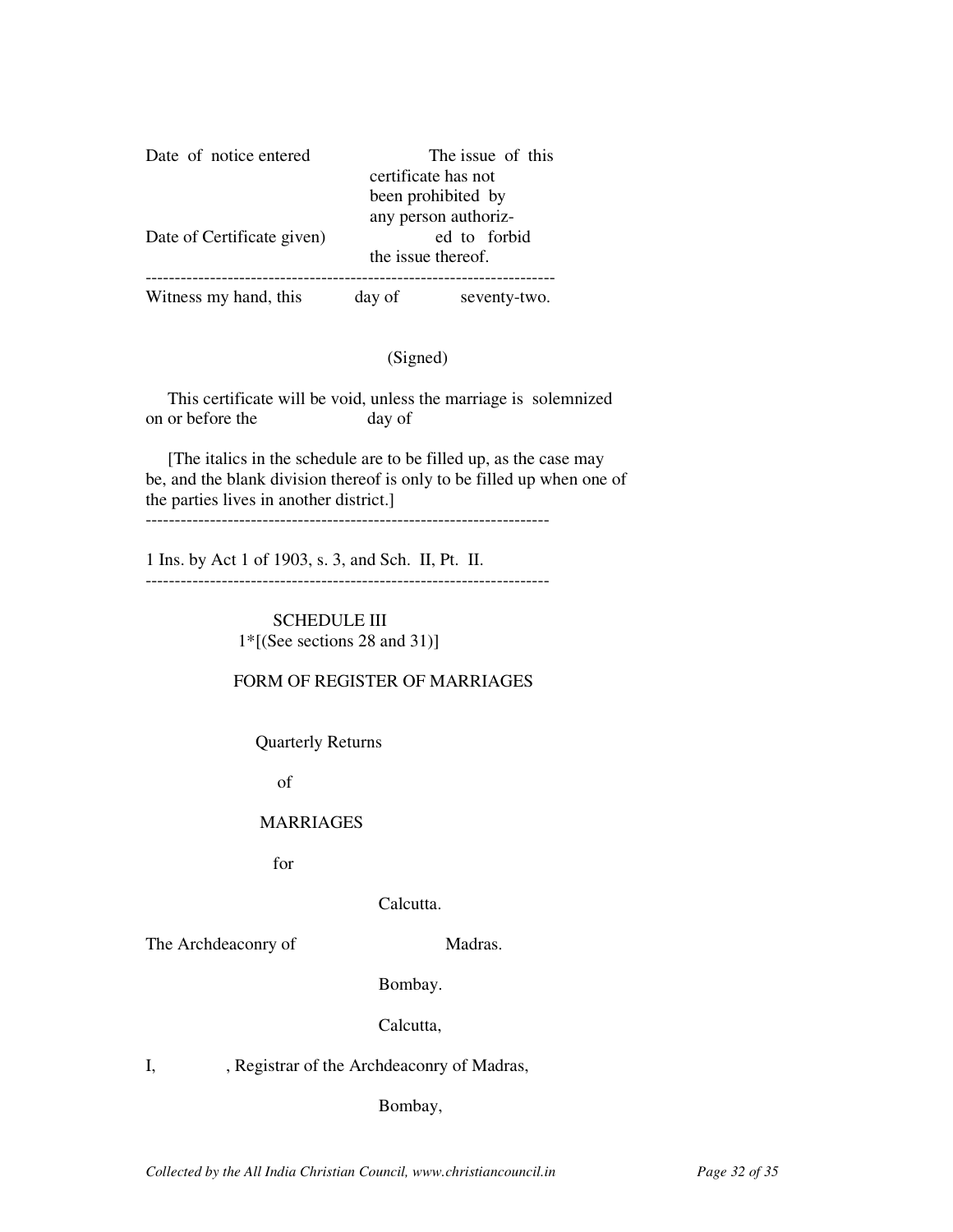do hereby certify that the annexed are correct copies of the originals and Official Quarterly Returns of Marriage within the Archdeaconry

Calcutta,

of Madras, as made and transmitted to me for the quarter

Bombay,

commencing the day of ending the day of in the year of Our Lord [Signature of Registrar.]

Calcutta.

Registrar of the Archdeaconry of Madras.

Bombay.

Allahabad,

MARRIAGES solemnized at Barrackpore.

Bareilly,

Calcutta, etc. etc.

----------------------------------------------------------------------

When married. Name of Parties. Age. Condition. Rank of profession.

------------ --------------- ----- ---------- -------------------- Year|Month|Day. Christian|Surname.

-------------- -----------------

---------------------------------------------------------------------

---------------------------------------------------------------------

--------------------------------------------------------------------- Residence at the time of marriage

Father's Name and Surname By banns or license Signature of the parties

Signatures of two or more witnesses present.

Signature of the person solemnizing the marriage.

----------------------------------------------------------------------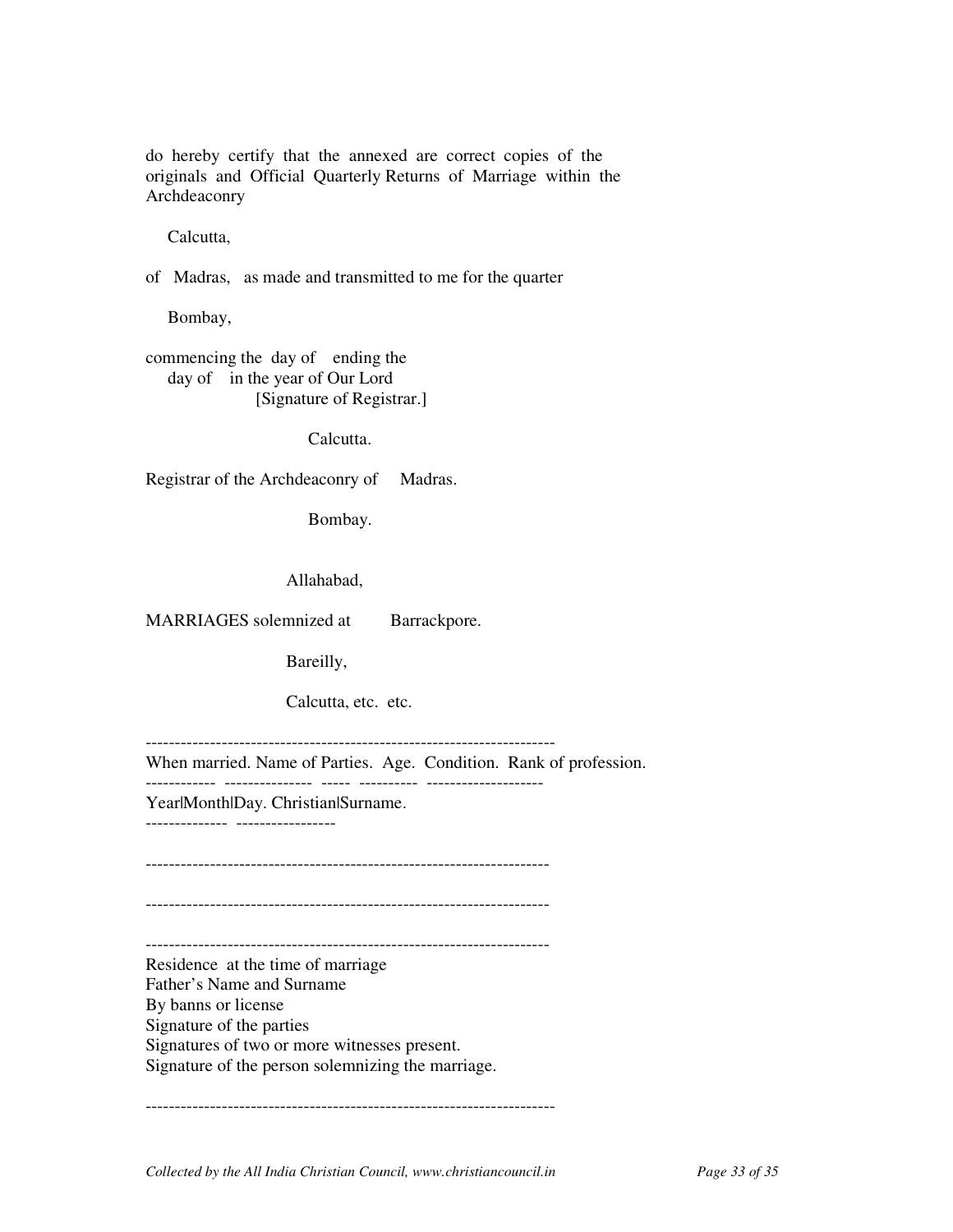----------------------------------------------------------------------

---------------------------------------------------------------------

1 Subs. by Act 12 of 1891, s. 2 and Sch. II, for "(see section 28)". ---------------------------------------------------------------------

## SCHEDULE IV

(See section 32 and 54 )

## MARRIAGE REGISTER BOOK

---------------------------------------------------------------------- Number. When married. Name of Parties. Age. Condition. Rank of ------------ --------------- ----- ---------- -------------------- Day|Month|Year. Christian|Surname. Profession. Name -------------- ----------------- --------------------------------------------------------------------- James. White. 26 years. Widower Carpenter. Martha. Duncan. 17 years. Spinster. ..... 1. --------------------------------------------------------------------- --------------------------------------------------------------------- Residence at the time of marriage. Father's name and surname. --------------------------------------------------------------------- Agra . . William White. Agra . . John Duncan. ---------------------------------------------------------------------- Married in the This marriage was solemnized between us | James White, | in the | Martha Duncan,| presence of us | John Smith. | | John Green. | ---------------------------------------------------------------------